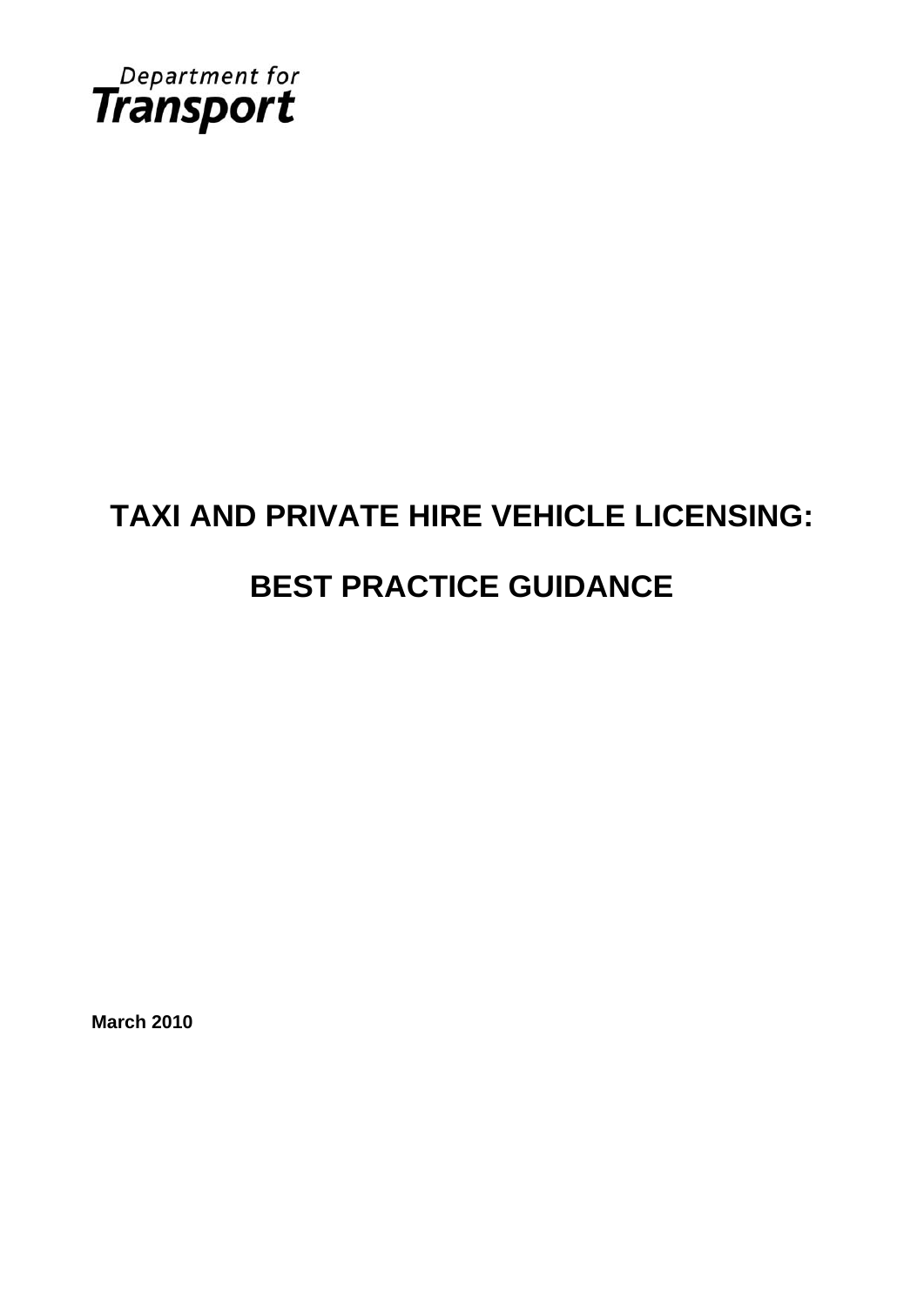## **TAXI AND PRIVATE HIRE VEHICLE LICENSING: BEST PRACTICE GUIDANCE**

| Table of contents                           | Para Nos  |
|---------------------------------------------|-----------|
| Introduction                                | $1 - 5$   |
| The role of taxis and PHVs                  | $6 - 7$   |
| The role of licensing: policy justification | $8 - 10$  |
| Scope of the guidance                       | 11        |
| Consultation at the local level             | 12        |
| Accessibility                               | $13 - 25$ |
| Vehicles                                    | 26-44     |
| Quantity restrictions of taxi licences      | 45-51     |
| Taxi fares                                  | 52-54     |
| <b>Drivers</b>                              | 55-76     |
| <b>PHV</b> operators                        | 77-81     |
| Repeal of the PHV contract exemption        | 82-83     |
| Enforcement                                 | 84-88     |
| Taxi Zones                                  | 89-91     |
| Flexible transport services                 | 92-95     |
| Local transport plans                       | 96-97     |

- **Annex A - Useful questions when assessing quantity controls**
- **Annex B - Sample notice between taxi/PHV driver and passenger**
- **Annex C Assessing applicants for a taxi or PHV driver licence in accordance with C1 standard**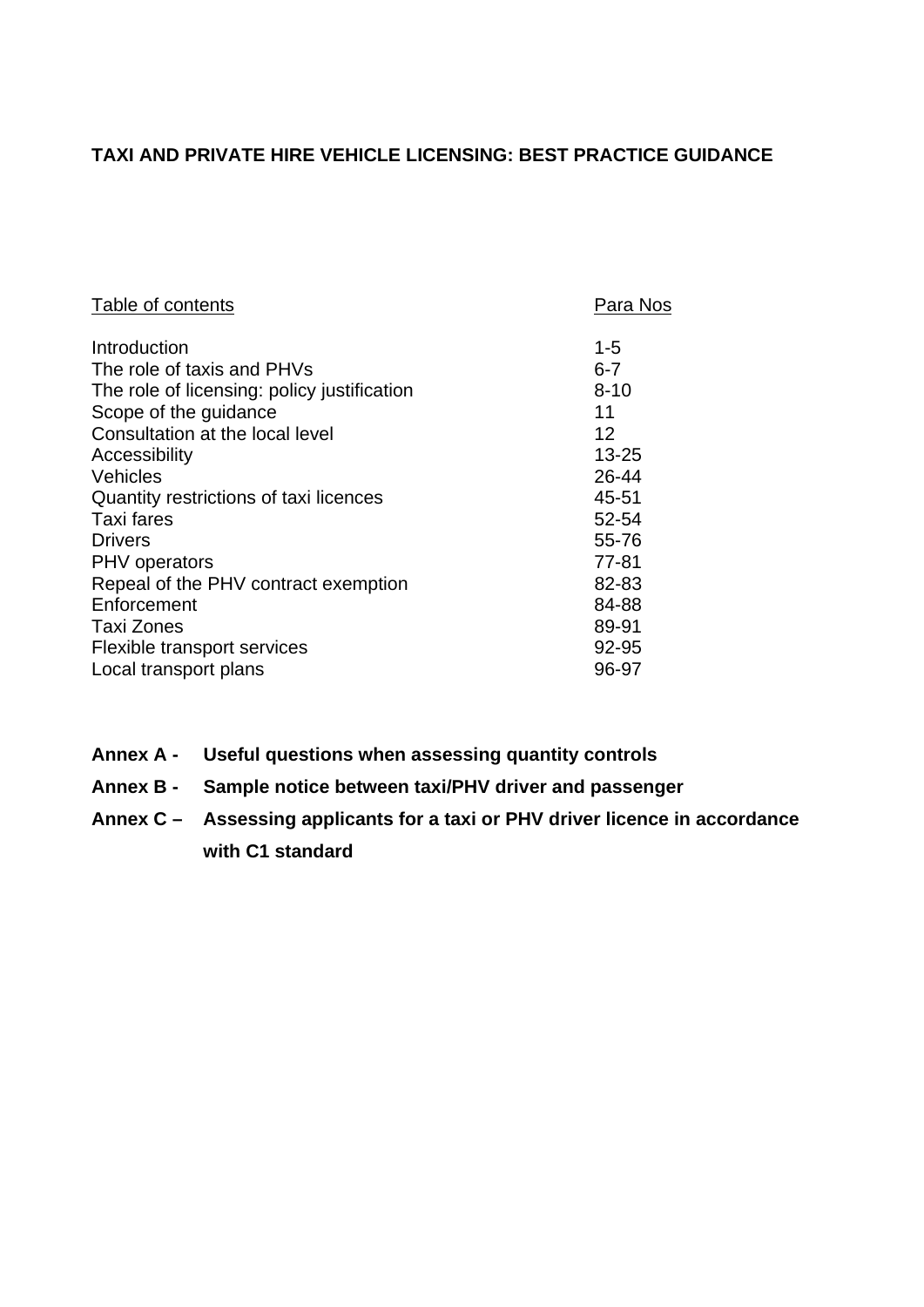## **INTRODUCTION**

1. The Department first issued Best Practice Guidance in October 2006 to assist those local authorities in England and Wales that have responsibility for the regulation of the taxi and private hire vehicle (PHV) trades.

2. It is clear that many licensing authorities considered their licensing policies in the context of the Guidance. That is most encouraging.

3. However, in order to keep our Guidance relevant and up to date, we embarked on a revision. We took account of feedback from the initial version and we consulted stakeholders in producing this revised version.

4. The key premise remains the same - it is for individual licensing authorities to reach their own decisions both on overall policies and on individual licensing matters, in the light of their own views of the relevant considerations. This Guidance is intended to assist licensing authorities but it is only guidance and decisions on any matters remain a matter for the authority concerned.

5. We have not introduced changes simply for the sake of it. Accordingly, the bulk of the Guidance is unchanged. What we have done is focus on issues involving a new policy (for example trailing the introduction of the Safeguarding Vulnerable Groups legislation); or where we consider that the advice could be elaborated (eg enforcement); or where progress has been made since October 2006 (eg the stretched limousine guidance note has now been published).

# **THE ROLE OF TAXIS AND PHVs**

6. Taxis (more formally known as hackney carriages) and PHVs (or minicabs as some of them are known) play an important part in local transport. In 2008, the average person made 11 trips in taxis or private hire vehicles. Taxis and PHVs are used by all social groups; low-income young women (amongst whom car ownership is low) are one of the largest groups of users.

7. Taxis and PHVs are also increasingly used in innovative ways - for example as taxi-buses - to provide innovative local transport services (see paras 92-95)

# **THE ROLE OF LICENSING: POLICY JUSTIFICATION**

8. The aim of local authority licensing of the taxi and PHV trades is to protect the public. Local licensing authorities will also be aware that the public should have reasonable access to taxi and PHV services, because of the part they play in local transport provision. Licensing requirements which are unduly stringent will tend unreasonably to restrict the supply of taxi and PHV services, by putting up the cost of operation or otherwise restricting entry to the trade. Local licensing authorities should recognise that too restrictive an approach can work against the public interest – and can, indeed, have safety implications.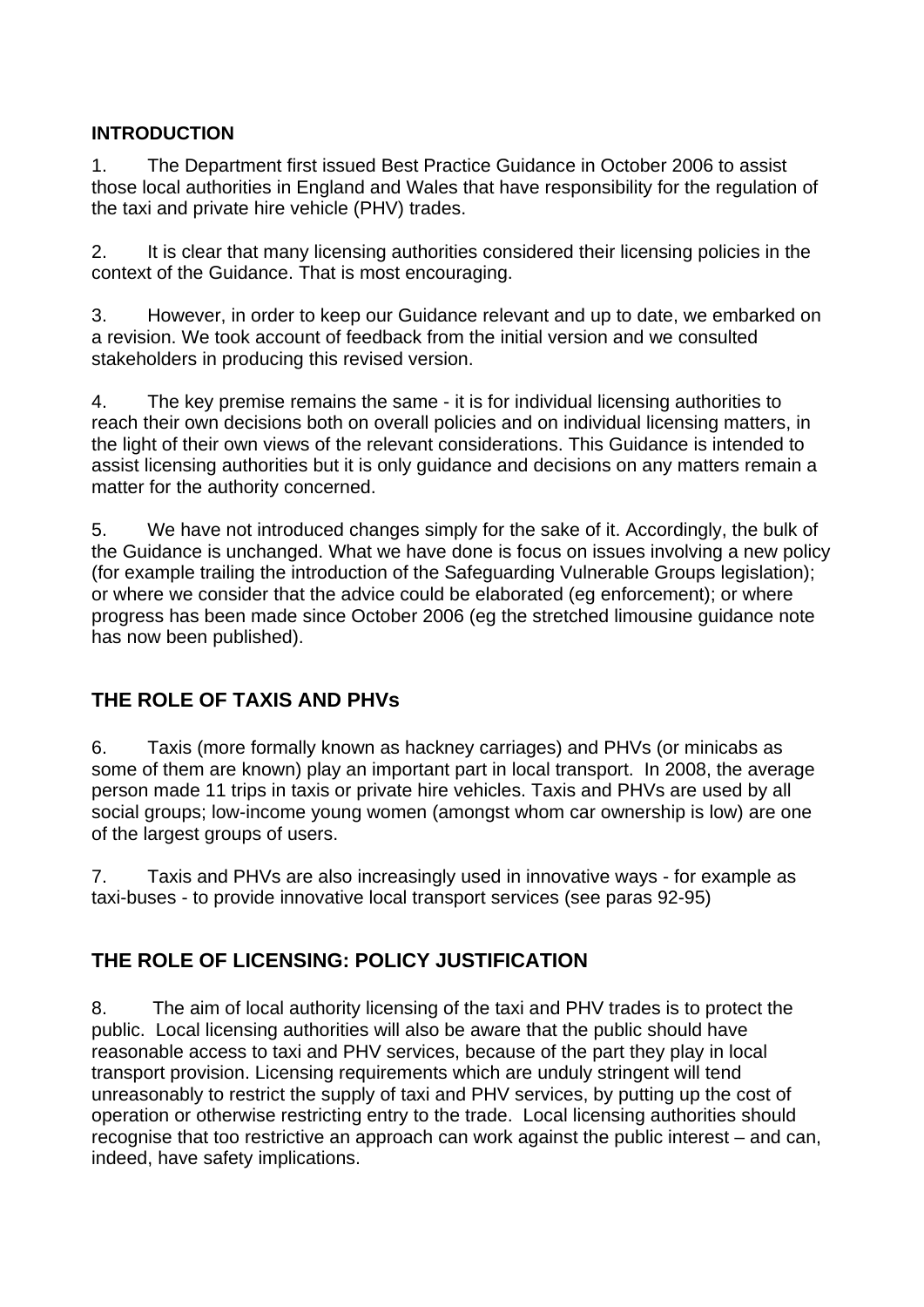9. For example, it is clearly important that somebody using a taxi or PHV to go home alone late at night should be confident that the driver does not have a criminal record for assault and that the vehicle is safe. But on the other hand, if the supply of taxis or PHVs has been unduly constrained by onerous licensing conditions, then that person's safety might be put at risk by having to wait on late-night streets for a taxi or PHV to arrive; he or she might even be tempted to enter an unlicensed vehicle with an unlicensed driver illegally plying for hire.

10. Local licensing authorities will, therefore, want to be sure that each of their various licensing requirements is in proportion to the risk it aims to address; or, to put it another way, whether the cost of a requirement in terms of its effect on the availability of transport to the public is at least matched by the benefit to the public, for example through increased safety. This is not to propose that a detailed, quantitative, cost-benefit assessment should be made in each case; but it is to urge local licensing authorities to look carefully at the costs – financial or otherwise – imposed by each of their licensing policies. It is suggested they should ask themselves whether those costs are really commensurate with the benefits a policy is meant to achieve.

## **SCOPE OF THE GUIDANCE**

11. This guidance deliberately does not seek to cover the whole range of possible licensing requirements. Instead it seeks to concentrate only on those issues that have caused difficulty in the past or that seem of particular significance. Nor for the most part does the guidance seek to set out the law on taxi and PHV licensing, which for England and Wales contains many complexities. Local licensing authorities will appreciate that it is for them to seek their own legal advice.

## **CONSULTATION AT THE LOCAL LEVEL**

12. It is good practice for local authorities to consult about any significant proposed changes in licensing rules. Such consultation should include not only the taxi and PHV trades but also groups likely to be the trades' customers. Examples are groups representing disabled people, or Chambers of Commerce, organisations with a wider transport interest (eg the Campaign for Better Transport and other transport providers), womens' groups or local traders.

## **ACCESSIBILITY**

13. The Minister of State for Transport has now announced the way forward on accessibility for taxis and PHVs. His statement can be viewed on the Department's website at: http://www.dft.gov.uk/press/speechesstatements/statements/accesstotaxis. The Department will be taking forward demonstration schemes in three local authority areas to research the needs of people with disabilities in order to produce guidance about the most appropriate provision. In the meantime, the Department recognises that some local licensing authorities will want to make progress on enhancing accessible taxi provision and the guidance outlined below constitutes the Department's advice on how this might be achieved in advance of the comprehensive and dedicated guidance which will arise from the demonstration schemes.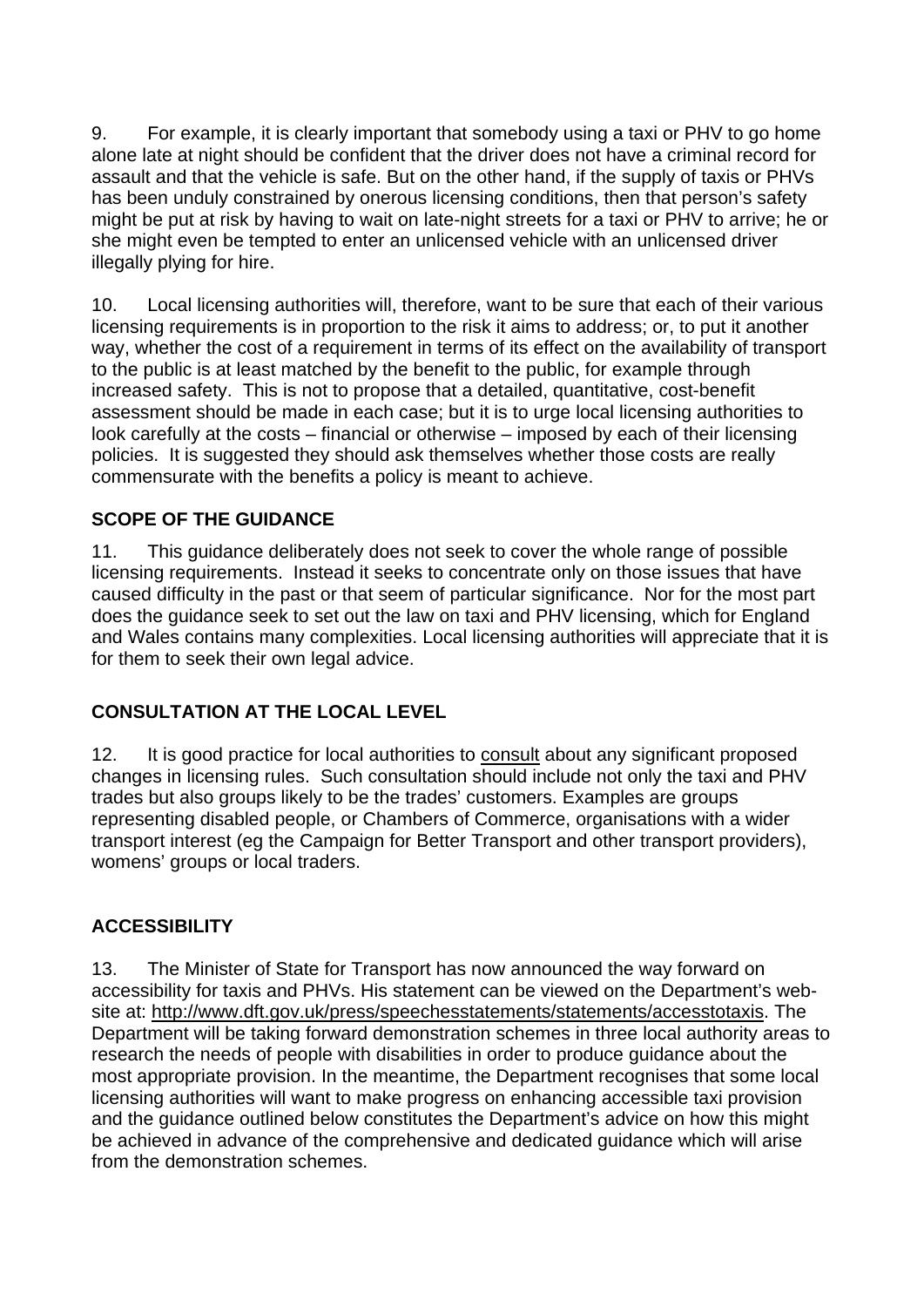14. Different accessibility considerations apply between taxis and PHVs. Taxis can be hired on the spot, in the street or at a rank, by the customer dealing directly with a driver. PHVs can only be booked through an operator. It is important that a disabled person should be able to hire a taxi on the spot with the minimum delay or inconvenience, and having accessible taxis available helps to make that possible. For PHVs, it may be more appropriate for a local authority to license any type of saloon car, noting that some PHV operators offer accessible vehicles in their fleet. The Department has produced a leaflet on the ergonomic requirements for accessible taxis that is available from: http://www.dft.gov.uk/transportforyou/access/taxis/pubs/research

15. The Department is aware that, in some cases, taxi drivers are reluctant to pick up disabled people. This may be because drivers are unsure about how to deal with disabled people, they believe it will take longer for disabled people to get in and out of the taxi and so they may lose other fares, or they are unsure about insurance arrangements if anything goes wrong. It should be remembered that this is no excuse for refusing to pick up disabled people and that the taxi industry has a duty to provide a service to disabled people in the same way as it provides a service to any other passenger. Licensing authorities should do what they can to work with operators, drivers and trade bodies in their area to improve drivers' awareness of the needs of disabled people, encourage them to overcome any reluctance or bad practice, and to improve their abilities and confidence. Local licensing authorities should also encourage their drivers to undertake disability awareness training, perhaps as part of the course mentioned in the training section of this guidance that is available through Go-Skills.

16. In relation to enforcement, licensing authorities will know that section 36 of the Disability Discrimination Act 1995 (DDA) was partially commenced by enactment of the Local Transport Act 2008. The duties contained in this section of the DDA apply only to those vehicles deemed accessible by the local authority being used on "taxibus" services. This applies to both hackney carriages and private hire vehicles.

17. Section 36 imposes certain duties on drivers of "taxibuses" to provide assistance to people in wheelchairs, to carry them in safety and not to charge extra for doing so. Failure to abide by these duties could lead to prosecution through a Magistrates' court and a maximum fine of £1,000.

18. Local authorities can take action against non-taxibus drivers who do not abide by their duties under section 36 of the DDA (see below). This could involve for example using licence conditions to implement training requirements or, ultimately, powers to suspend or revoke licences. Some local authorities use points systems and will take certain enforcement actions should drivers accumulate a certain number of points

19. There are plans to modify section 36 of the DDA. The Local Transport Act 2008 applied the duties to assist disabled passengers to drivers of taxis and PHVs whilst being used to provide local services. The Equality Bill which is currently on its passage through Parliament would extend the duties to drivers of taxis and PHVs whilst operating conventional services using wheelchair accessible vehicles. Licensing authorities will be informed if the change is enacted and Regulations will have to be made to deal with exemptions from the duties for drivers who are unable, on medical grounds to fulfil the duties.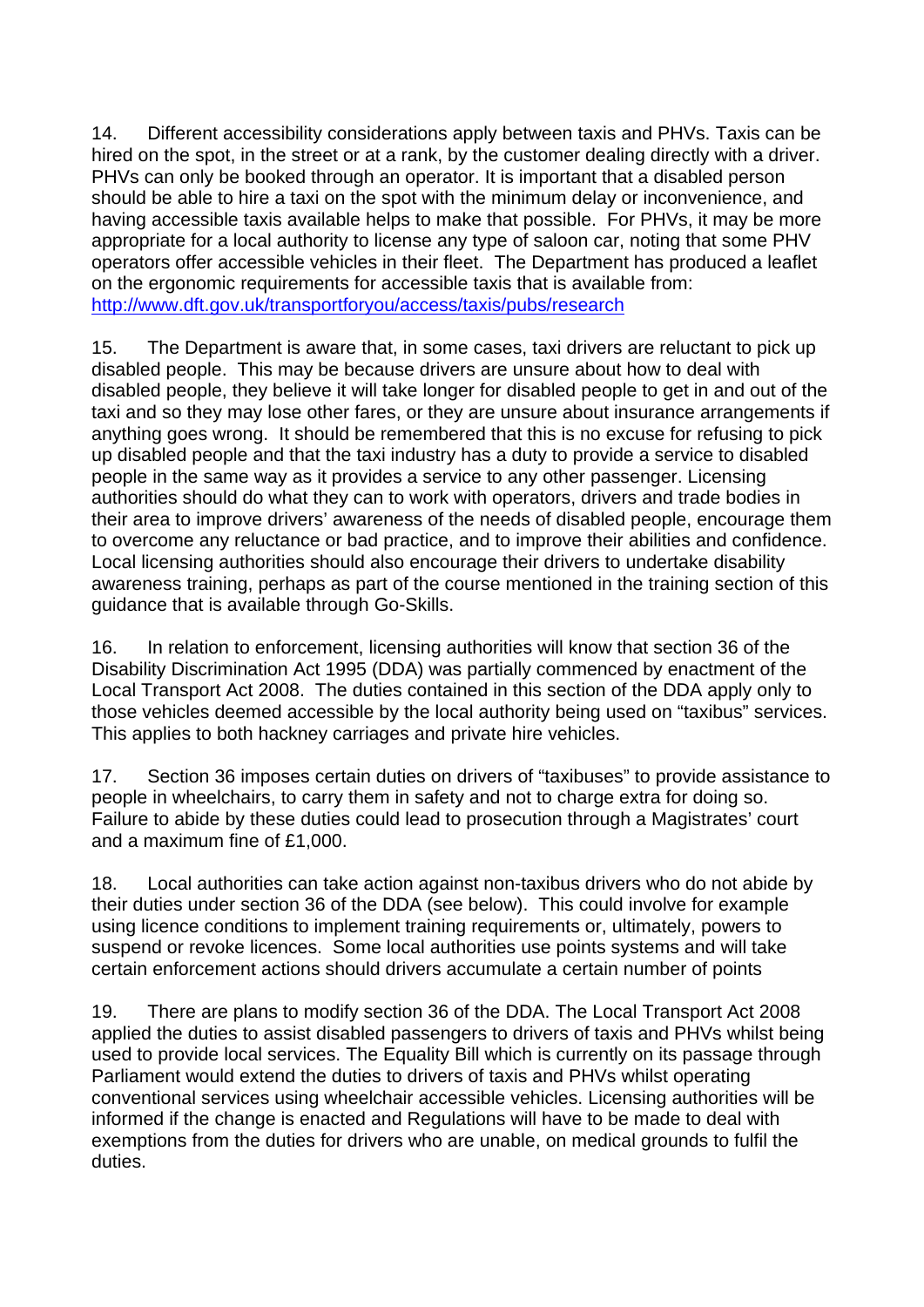## **Duties to carry assistance dogs**

20. Since 31 March 2001, licensed taxi drivers in England and Wales have been under a duty (under section 37 of the DDA) to carry guide, hearing and other prescribed assistance dogs in their taxis without additional charge. Drivers who have a medical condition that is aggravated by exposure to dogs may apply to their licensing authority for an exemption from the duty on medical grounds. Any other driver who fails to comply with the duty could be prosecuted through a Magistrates' court and is liable to a fine of up to £1,000. Similar duties covering PHV operators and drivers have been in force since 31 March 2004.

21. Enforcement of this duty is the responsibility of local licensing authorities. It is therefore for authorities to decide whether breaches should be pursued through the courts or considered as part of the licensing enforcement regime, having regard to guidance issued by the Department.

http://www.dft.gov.uk/transportforyou/access/taxis/pubs/taxis/carriageofassistancedogsint a6154?page=2

## **Duties under the Part 3 of the DDA**

22. The Disability Discrimination Act 2005 amended the DDA 1995 and lifted the exemption in Part 3 of that Act for operators of transport vehicles. Regulations applying Part 3 to vehicles used to provide public transport services, including taxis and PHVs, hire services and breakdown services came into force on 4 December 2006. Taxi drivers now have a duty to ensure disabled people are not discriminated against or treated less favourably. In order to meet these new duties, licensing authorities are required to review any practices, policies and procedures that make it impossible or unreasonably difficult for a disabled person to use their services.

23. The Disability Rights Commission, before it was incorporated into the Equality and Human Rights Commission, produced a Code of Practice to explain the Part 3 duties for the transport industry; this is available at

http://www.equalityhumanrights.com/uploaded\_files/code\_of\_practice\_provision\_and\_use \_of\_transport\_vehicles\_dda.pdf. There is an expectation that Part 3 duties also now demand new skills and training; this is available through GoSkills, the sector skills council for road passenger transport. Go-Skills has also produced a DVD about assisting disabled passengers. Further details are provided in the training section of this guidance.

24. Local Authorities may wish to consider how to use available courses to reinforce the duties drivers are required to discharge under section 3 of DDA, and also to promote customer service standards for example through GoSkills.

25. In addition recognition has been made of a requirement of basic skills prior to undertaking any formal training. On-line tools are available to assess this requirement prior to undertaking formal training.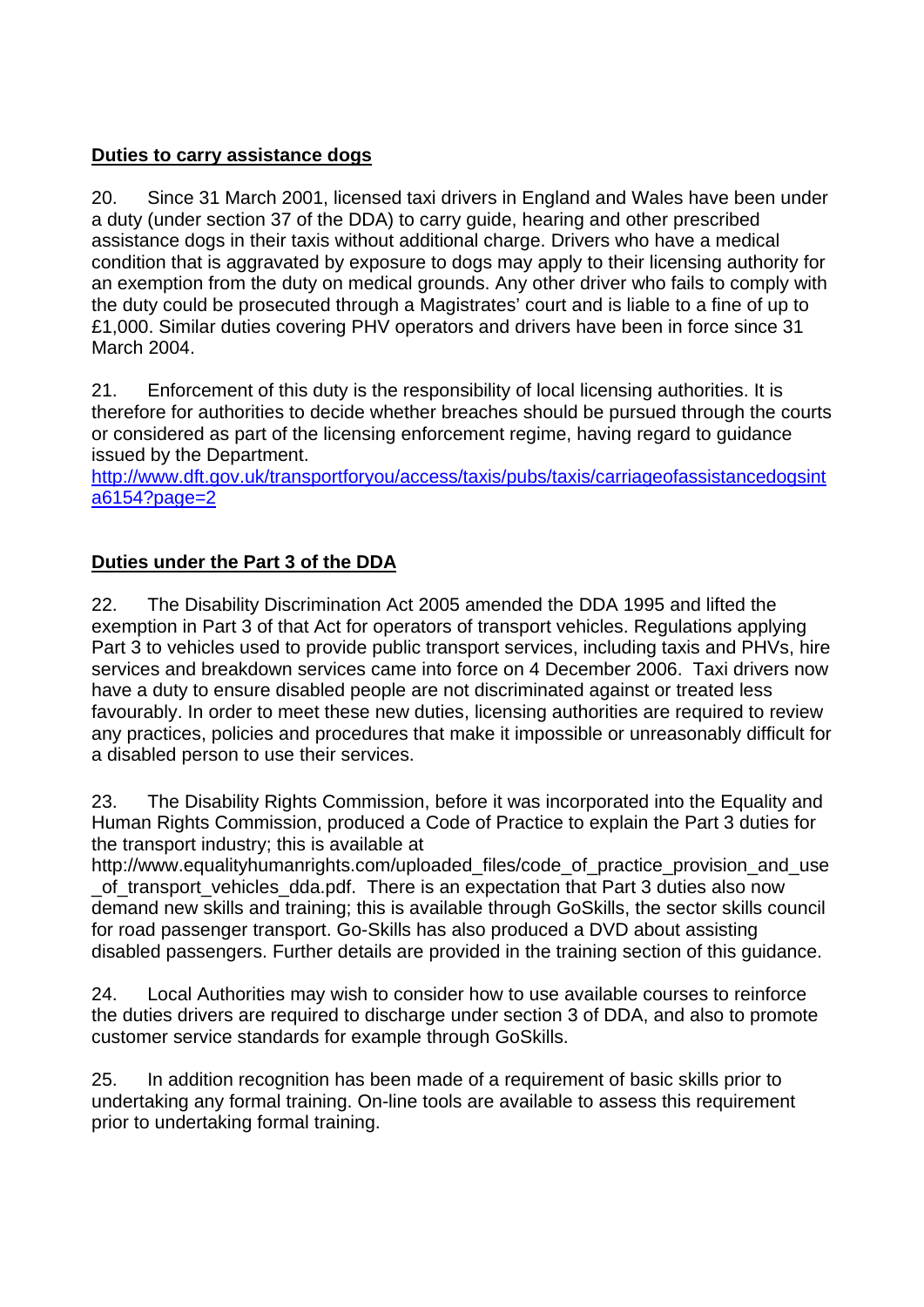## *VEHICLES*

## **Specification Of Vehicle Types That May Be Licensed**

26. The legislation gives local authorities a wide range of discretion over the types of vehicle that they can license as taxis or PHVs. Some authorities specify conditions that in practice can only be met by purpose-built vehicles but the majority license a range of vehicles.

27. Normally, the best practice is for local licensing authorities to adopt the principle of specifying as many different types of vehicle as possible. Indeed, local authorities might usefully set down a range of general criteria, leaving it open to the taxi and PHV trades to put forward vehicles of their own choice which can be shown to meet those criteria. In that way there can be flexibility for new vehicle types to be readily taken into account.

28. It is suggested that local licensing authorities should give very careful consideration to a policy which automatically rules out particular types of vehicle or prescribes only one type or a small number of types of vehicle. For example, the Department believes authorities should be particularly cautious about specifying only purpose-built taxis, with the strict constraint on supply that that implies. But of course the purpose-built vehicles are amongst those which a local authority could be expected to license. Similarly, it may be too restrictive to automatically rule out considering Multi-Purpose Vehicles, or to license them for fewer passengers than their seating capacity (provided of course that the capacity of the vehicle is not more than eight passengers).

29. The owners and drivers of vehicles may want to make appropriate adaptations to their vehicles to help improve the personal security of the drivers. Licensing authorities should look favourably on such adaptations, but, as mentioned in paragraph 35 below, they may wish to ensure that modifications are present when the vehicle is tested and not made after the testing stage.

## **Tinted windows**

30. The minimum light transmission for glass in front of, and to the side of, the driver is 70%. Vehicles may be manufactured with glass that is darker than this fitted to windows rearward of the driver, especially in estate and people carrier style vehicles. When licensing vehicles, authorities should be mindful of this as well as the large costs and inconvenience associated with changing glass that conforms to both Type Approval and Construction and Use Regulations.

#### **Imported vehicles: type approval (see also "stretched limousines", paras 40-44 below)**

31. It may be that from time to time a local authority will be asked to license as a taxi or PHV a vehicle that has been imported independently (that is, by somebody other than the manufacturer). Such a vehicle might meet the local authority's criteria for licensing, but the local authority may nonetheless be uncertain about the wider rules for foreign vehicles being used in the UK. Such vehicles will be subject to the 'type approval' rules. For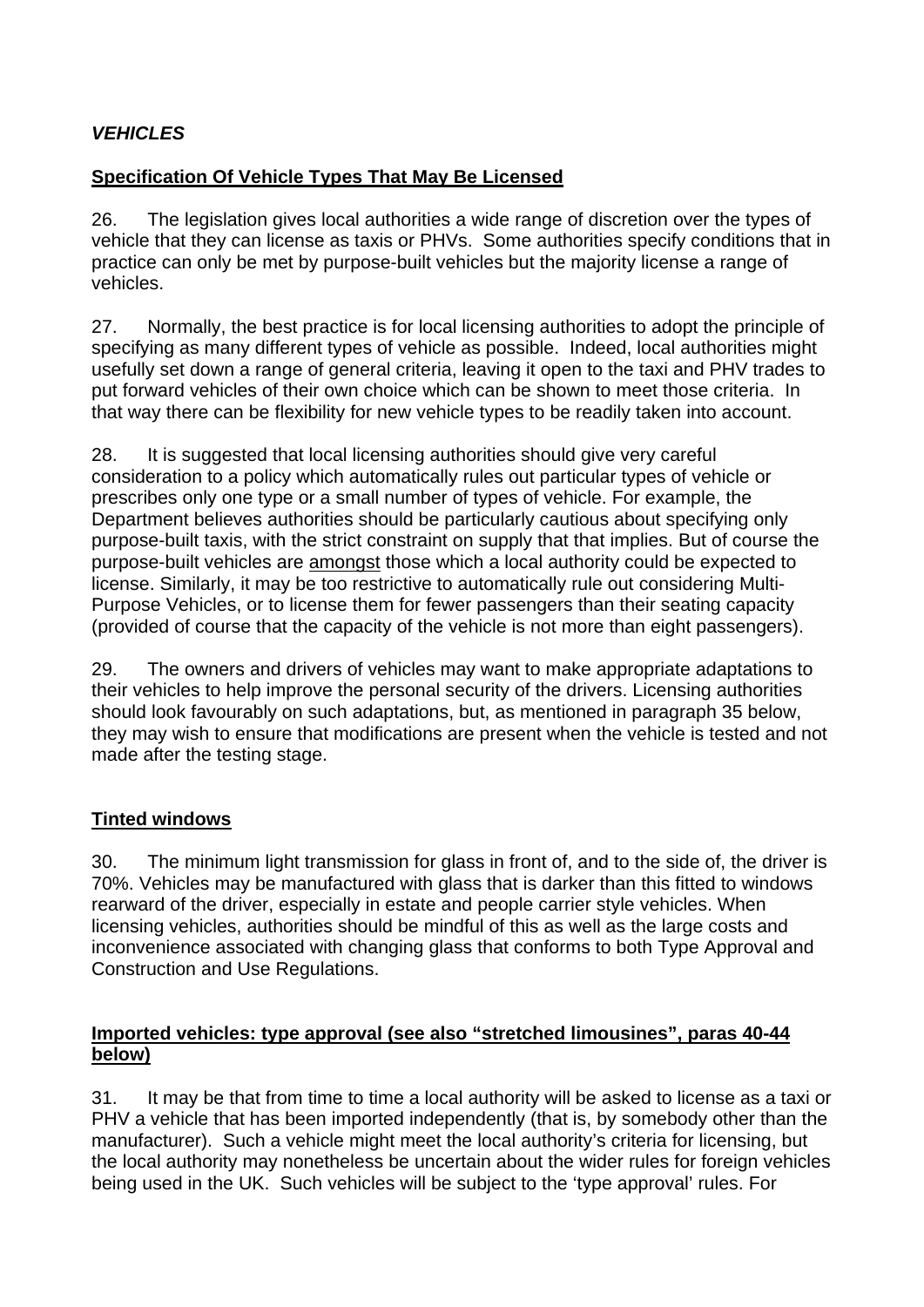passenger cars up to 10 years old at the time of first GB registration, this means meeting the technical standards of either:

- a European Whole Vehicle Type approval;
- a British National Type approval; or
- a Individual Vehicle Approval.

Most registration certificates issued since late 1998 should indicate the approval status of the vehicle. The technical standards applied (and the safety and environmental risks covered) under each of the above are proportionate to the number of vehicles entering service. Further information about these requirements and the procedures for licensing and registering imported vehicles can be seen at

www.businesslink.gov.uk/vehicleapprovalschemes

#### **Vehicle Testing**

32. There is considerable variation between local licensing authorities on vehicle testing, including the related question of age limits. The following can be regarded as best practice:

- Frequency Of Tests. The legal requirement is that all taxis should be subject to an MOT test or its equivalent once a year. For PHVs the requirement is for an annual test after the vehicle is three years old. An annual test for licensed vehicles of whatever age (that is, including vehicles that are less than three years old) seems appropriate in most cases, unless local conditions suggest that more frequent tests are necessary. However, more frequent tests may be appropriate for older vehicles (see 'age limits' below). Local licensing authorities may wish to note that a review carried out by the National Society for Cleaner Air in 2005 found that taxis were more likely than other vehicles to fail an emissions test. This finding, perhaps suggests that emissions testing should be carried out on ad hoc basis and more frequently than the full vehicle test.
- Criteria For Tests. Similarly, for mechanical matters it seems appropriate to apply the same criteria as those for the MOT test to taxis and PHVs\*. The MOT test on vehicles first used after 31 March 1987 includes checking of all seat belts. However, taxis and PHVs provide a service to the public, so it is also appropriate to set criteria for the internal condition of the vehicle, though these should not be unreasonably onerous.

\*A manual outlining the method of testing and reasons for failure of all MOT tested items can be obtained from the Stationary Office see http:www.tsoshop.co.uk/bookstore.asp?FO=1159966&Action=Book&From=SearchResults &ProductID=0115525726

 Age Limits. It is perfectly possible for an older vehicle to be in good condition. So the setting of an age limit beyond which a local authority will not license vehicles may be arbitrary and inappropriate. But a greater frequency of testing may be appropriate for older vehicles - for example, twice-yearly tests for vehicles more than five years old.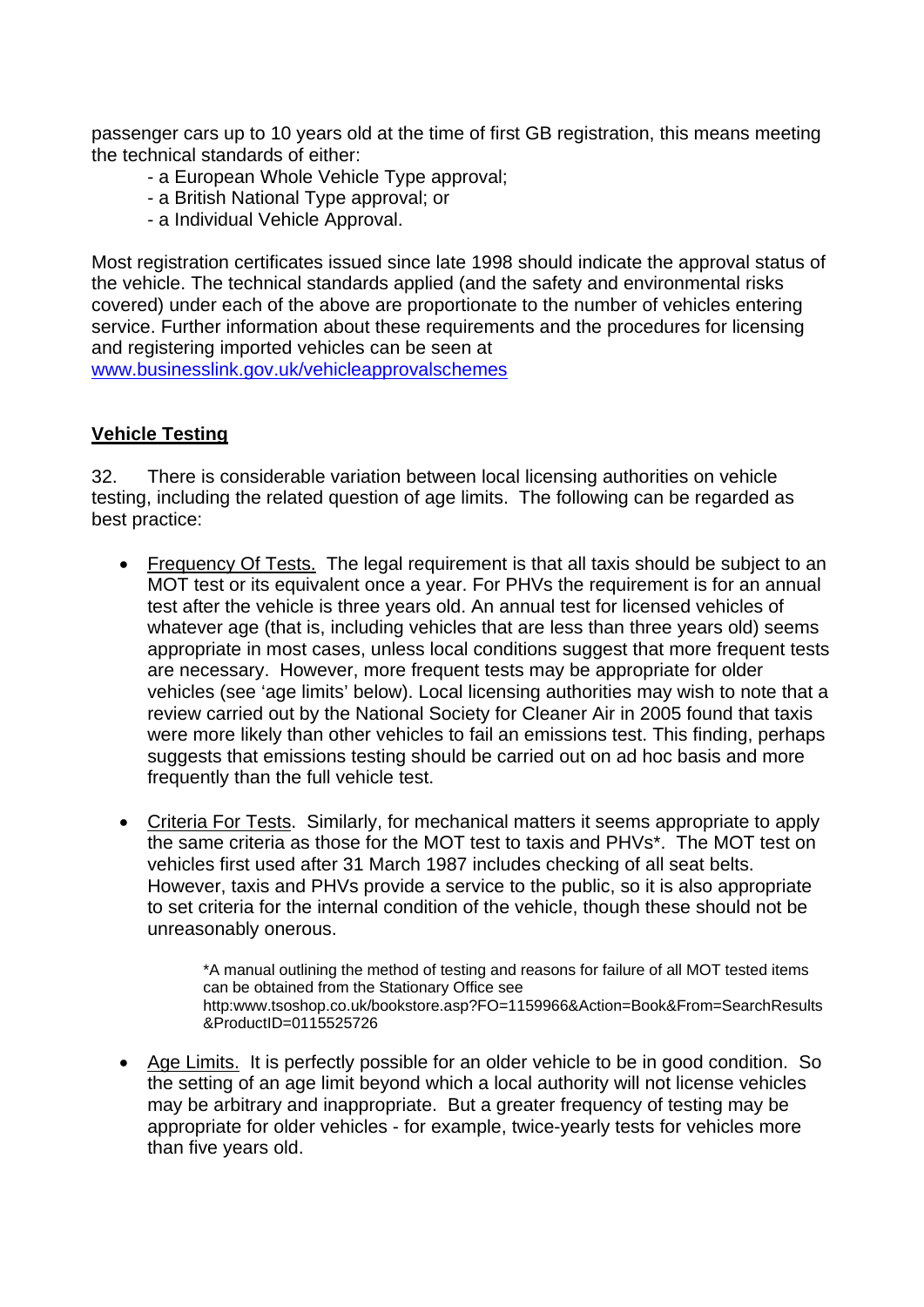Number Of Testing Stations. There is sometimes criticism that local authorities provide only one testing centre for their area (which may be geographically extensive). So it is good practice for local authorities to consider having more than one testing station. There could be an advantage in contracting out the testing work, and to different garages. In that way the licensing authority can benefit from competition in costs. (The Vehicle Operators and Standards Agency – VOSA – may be able to assist where there are local difficulties in provision of testing stations.)

33. The Technical Officer Group of the Public Authority Transport Network has produced Best Practice Guidance which focuses on national inspection standards for taxis and PHVs. Local licensing authorities might find it helpful to refer to the testing standards set out in this guidance in carrying out their licensing responsibilities. The PATN can be accessed via the Freight Transport Association.

## **Personal security**

34. The personal security of taxi and PHV drivers and staff needs to be considered. The Crime and Disorder Act 1998 requires local authorities and others to consider crime and disorder reduction while exercising all of their duties. Crime and Disorder Reduction Partnerships are also required to invite public transport providers and operators to participate in the partnerships. Research has shown that anti-social behaviour and crime affects taxi and PHV drivers and control centre staff. It is therefore important that the personal security of these people is considered.

35. The owners and drivers of vehicles will often want to install security measures to protect the driver. Local licensing authorities may not want to insist on such measures, on the grounds that they are best left to the judgement of the owners and drivers themselves. But it is good practice for licensing authorities to look sympathetically on - or actively to encourage - their installation. They could include a screen between driver and passengers, or CCTV. Care however should be taken that security measures within the vehicle do not impede a disabled passenger's ability to communicate with the driver. In addition, licensing authorities may wish to ensure that such modifications are present when the vehicle is tested and not made after the testing stage.

36. There is extensive information on the use of CCTV, including as part of measures to reduce crime, on the Home Office website (e.g. http://scienceandresearch.homeoffice.gov.uk/hosdb/cctv-imaging-technology/CCTV-andimaging-publications) and on the Information Commission's Office website (www.ico.gov.uk). CCTV can be both a deterrent to would-be trouble makers and be a source of evidence in the case of disputes between drivers and passengers and other incidents. There is a variety of funding sources being used for the implementation of security measures for example, from community safety partnerships, local authorities and drivers themselves.

37. Other security measures include guidance, talks by the local police and conflict avoidance training. The Department has recently issued guidance for taxi and PHV drivers to help them improve their personal security. These can be accessed on the Department's website at: http://www.dft.gov.uk/pgr/crime/taxiphv/.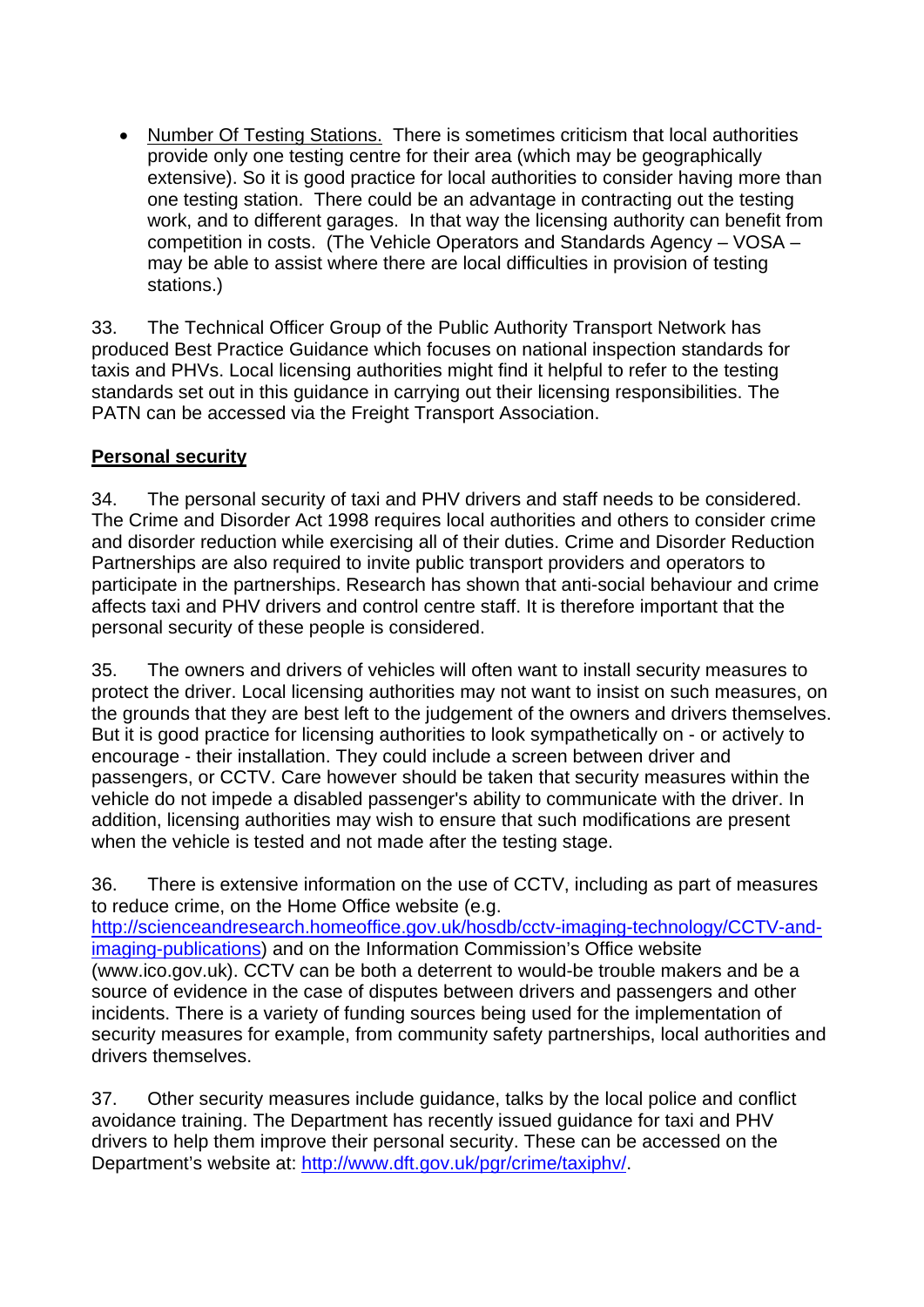In order to emphasise the reciprocal aspect of the taxi/PHV service, licensing authorities might consider drawing up signs or notices which set out not only what passengers can expect from drivers, but also what drivers can expect from passengers who use their service. Annex B contains two samples which are included for illustrative purposes but local authorities are encouraged to formulate their own, in the light of local conditions and circumstances. Licensing authorities may want to encourage the taxi and PHV trades to build good links with the local police force, including participation in any Crime and Disorder Reduction Partnerships.

## **Vehicle Identification**

38. Members of the public can often confuse PHVs with taxis, failing to realise that PHVs are not available for immediate hire and that a PHV driver cannot be hailed. So it is important to distinguish between the two types of vehicle. Possible approaches might be:

- a licence condition that prohibits PHVs from displaying any identification at all apart from the local authority licence plate or disc. The licence plate is a helpful indicator of licensed status and, as such, it helps identification if licence plates are displayed on the front as well as the rear of vehicles. However, requiring some additional clearer form of identification can be seen as best practice. This is for two reasons: firstly, to ensure a more positive statement that the vehicle cannot be hired immediately through the driver; and secondly because it is quite reasonable, and in the interests of the travelling public, for a PHV operator to be able to state on the vehicle the contact details for hiring;
- a licence condition which requires a sign on the vehicle in a specified form. This will often be a sign of a specified size and shape which identifies the operator (with a telephone number for bookings) and the local licensing authority, and which also has some words such as 'pre-booked only'. This approach seems the best practice; it identifies the vehicle as private hire and helps to avoid confusion with a taxi, but also gives useful information to the public wishing to make a booking. It is good practice for vehicle identification for PHVs to include the contact details of the operator.
- Another approach, possibly in conjunction with the previous option, is a requirement for a roof-mounted, permanently illuminated sign with words such as 'pre-booked only'. But it can be argued that any roof-mounted sign, however unambiguous its words, is liable to create confusion with a taxi. So roof-mounted signs on PHVs are not seen as best practice.

## **Environmental Considerations**

39. Local licensing authorities, in discussion with those responsible for environmental health issues, will wish to consider how far their vehicle licensing policies can and should support any local environmental policies that the local authority may have adopted. This will be of particular importance in designated Air Quality Management Areas (AQMAs), Local authorities may, for example, wish to consider setting vehicle emissions standards for taxis and PHVs. However, local authorities would need to carefully and thoroughly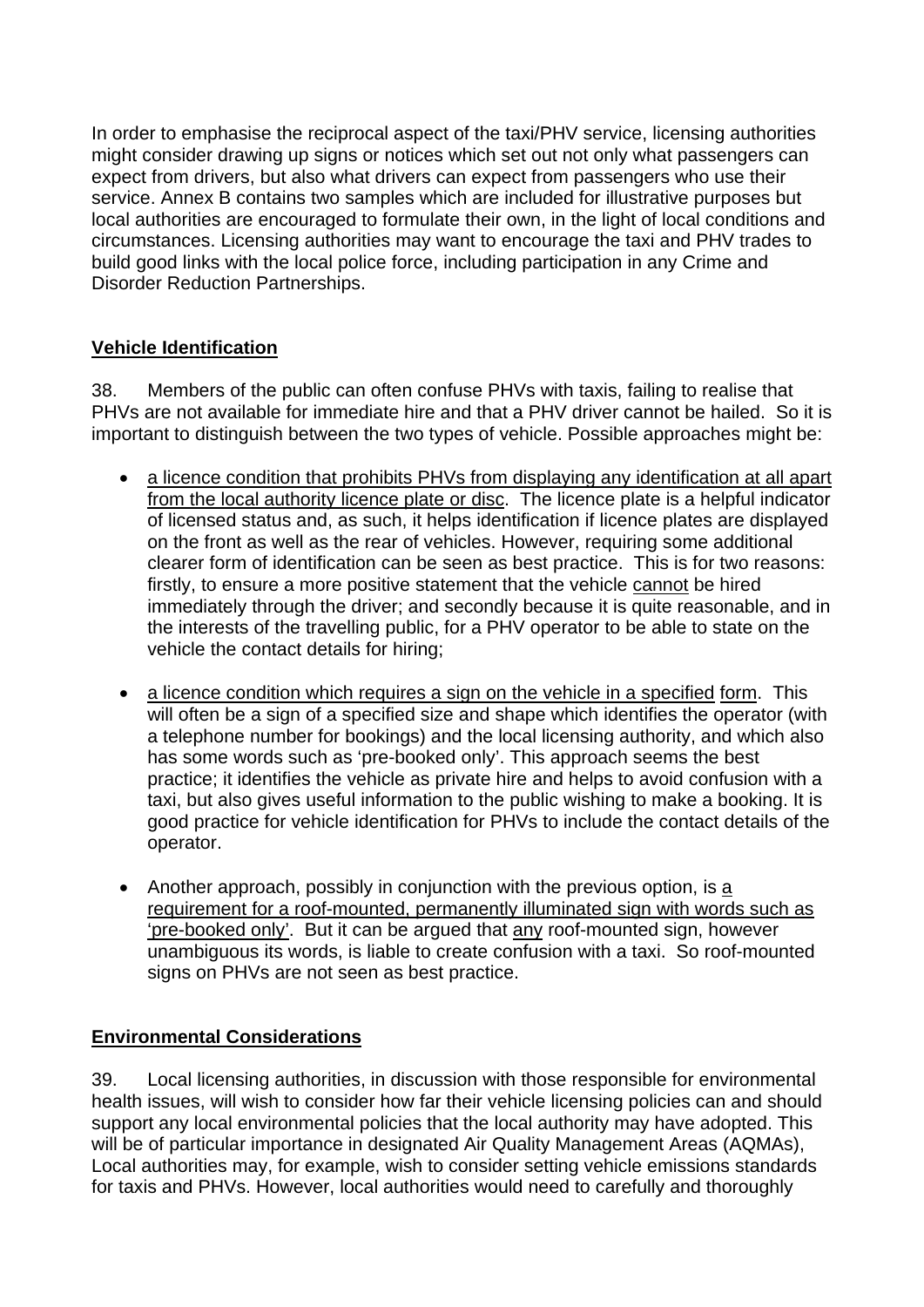assess the impact of introducing such a policy; for example, the effect on the supply of taxis and PHVs in the area would be an important consideration in deciding the standards, if any, to be set. They should also bear in mind the need to ensure that the benefits of any policies outweigh the costs (in whatever form).

#### **Stretched Limousines**

40. Local licensing authorities are sometimes asked to license stretched limousines as PHVs. It is suggested that local authorities should approach such requests on the basis that these vehicles – where they have fewer than nine passenger seats - have a legitimate role to play in the private hire trade, meeting a public demand. Indeed, the Department's view is that it is not a legitimate course of action for licensing authorities to adopt policies that exclude limousines as a matter of principle and that any authorities which do adopt such practices are leaving themselves open to legal challenge. A policy of excluding limousines creates an unacceptable risk to the travelling public, as it would inevitably lead to higher levels of unlawful operation. Public safety considerations are best supported by policies that allow respectable, safe operators to obtain licences on the same basis as other private hire vehicle operators. The Department has now issued guidance on the licensing arrangements for stretched limousines. This can be accessed on the Department's web-site at

http://www.dft.gov.uk/pgr/regional/taxis/stretchlimousines.pdf.

41. The limousine guidance makes it clear that most operations are likely to fall within the PHV licensing category and not into the small bus category. VOSA will be advising limousine owners that if they intend to provide a private hire service then they should go to the local authority for PHV licences. The Department would expect licensing authorities to assess applications on their merits; and, as necessary, to be proactive in ascertaining whether any limousine operators might already be providing an unlicensed service within their district.

42. Imported stretched limousines were historically checked for compliance with regulations under the Single Vehicle Approval (SVA) inspection regime before they were registered. This is now the Individual Vehicle Approval (IVA) scheme. The IVA test verifies that the converted vehicle is built to certain safety and environmental standards. A licensing authority might wish to confirm that an imported vehicle was indeed tested by VOSA for IVA before being registered and licensed (taxed) by DVLA. This can be done either by checking the V5C (Registration Certificate) of the vehicle, which may refer to IVA under the "Special Note" section; or by writing to VOSA, Ellipse, Padley Road, Swansea, SA1 8AN, including details of the vehicle's make and model, registration number and VIN number.

43. Stretched limousines which clearly have more than 8 passenger seats should not of course be licensed as PHVs because they are outside the licensing regime for PHVs. However, under some circumstances the SVA regime accepted vehicles with space for more than 8 passengers, particularly where the precise number of passenger seats was hard to determine. In these circumstances, if the vehicle had obtained an SVA certificate, the authority should consider the case on its merits in deciding whether to license the vehicle under the strict condition that the vehicle will not be used to carry more than 8 passengers, bearing in mind that refusal may encourage illegal private hire operation.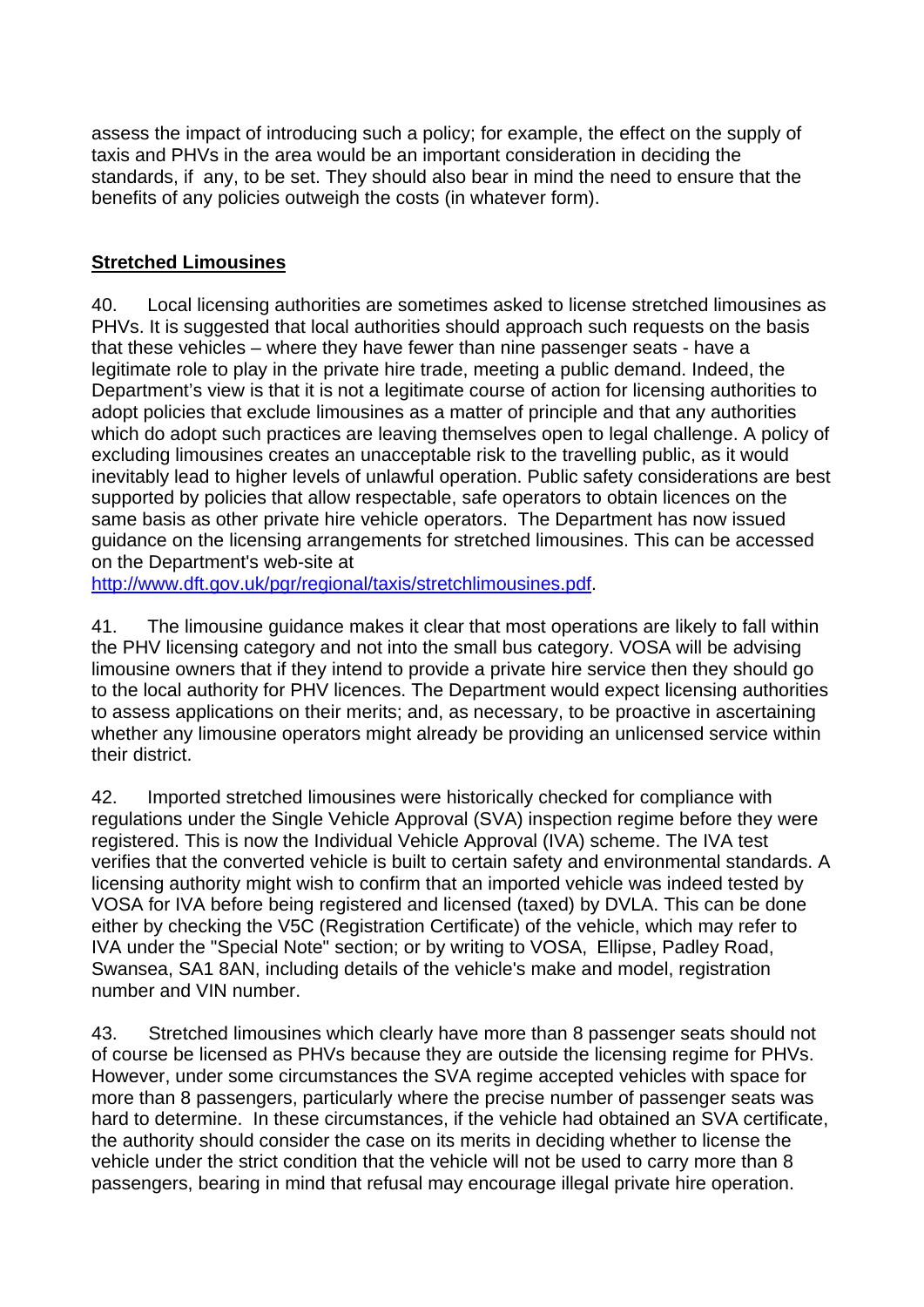44. Many councils are concerned that the size of limousines prevents them being tested in conventional MoT garages. If there is not a suitable MoT testing station in the area then it would be possible to test the vehicle at the local VOSA test stations. The local enforcement office may be able to advise (contact details on http://www.vosa.gov.uk).

## **QUANTITY RESTRICTIONS OF TAXI LICENCES OUTSIDE LONDON**

45. The present legal provision on quantity restrictions for taxis outside London is set out in section 16 of the Transport Act 1985. This provides that the grant of a taxi licence may be refused, for the purpose of limiting the number of licensed taxis 'if, but only if, the [local licensing authority] is satisfied that there is no significant demand for the services of hackney carriages (within the area to which the licence would apply) which is unmet'.

46. Local licensing authorities will be aware that, in the event of a challenge to a decision to refuse a licence, the local authority concerned would have to establish that it had, reasonably, been satisfied that there was no significant unmet demand.

47. Most local licensing authorities do not impose quantity restrictions; the Department regards that as best practice. Where restrictions are imposed, the Department would urge that the matter should be regularly reconsidered. The Department further urges that the issue to be addressed first in each reconsideration is whether the restrictions should continue at all. It is suggested that the matter should be approached in terms of the interests of the travelling public - that is to say, the people who use taxi services. What benefits or disadvantages arise for them as a result of the continuation of controls; and what benefits or disadvantages would result for the public if the controls were removed? Is there evidence that removal of the controls would result in a deterioration in the amount or quality of taxi service provision?

48. In most cases where quantity restrictions are imposed, vehicle licence plates command a premium, often of tens of thousands of pounds. This indicates that there are people who want to enter the taxi market and provide a service to the public, but who are being prevented from doing so by the quantity restrictions. This seems very hard to justify.

49. If a local authority does nonetheless take the view that a quantity restriction can be justified in principle, there remains the question of the level at which it should be set, bearing in mind the need to demonstrate that there is no significant unmet demand. This issue is usually addressed by means of a survey; it will be necessary for the local licensing authority to carry out a survey sufficiently frequently to be able to respond to any challenge to the satisfaction of a court. An interval of three years is commonly regarded as the maximum reasonable period between surveys.

50. As to the conduct of the survey, the Department's letter of 16 June 2004 set out a range of considerations. But key points are:

 **the length of time that would-be customers have to wait at ranks**. However, this alone is an inadequate indicator of demand; also taken into account should be…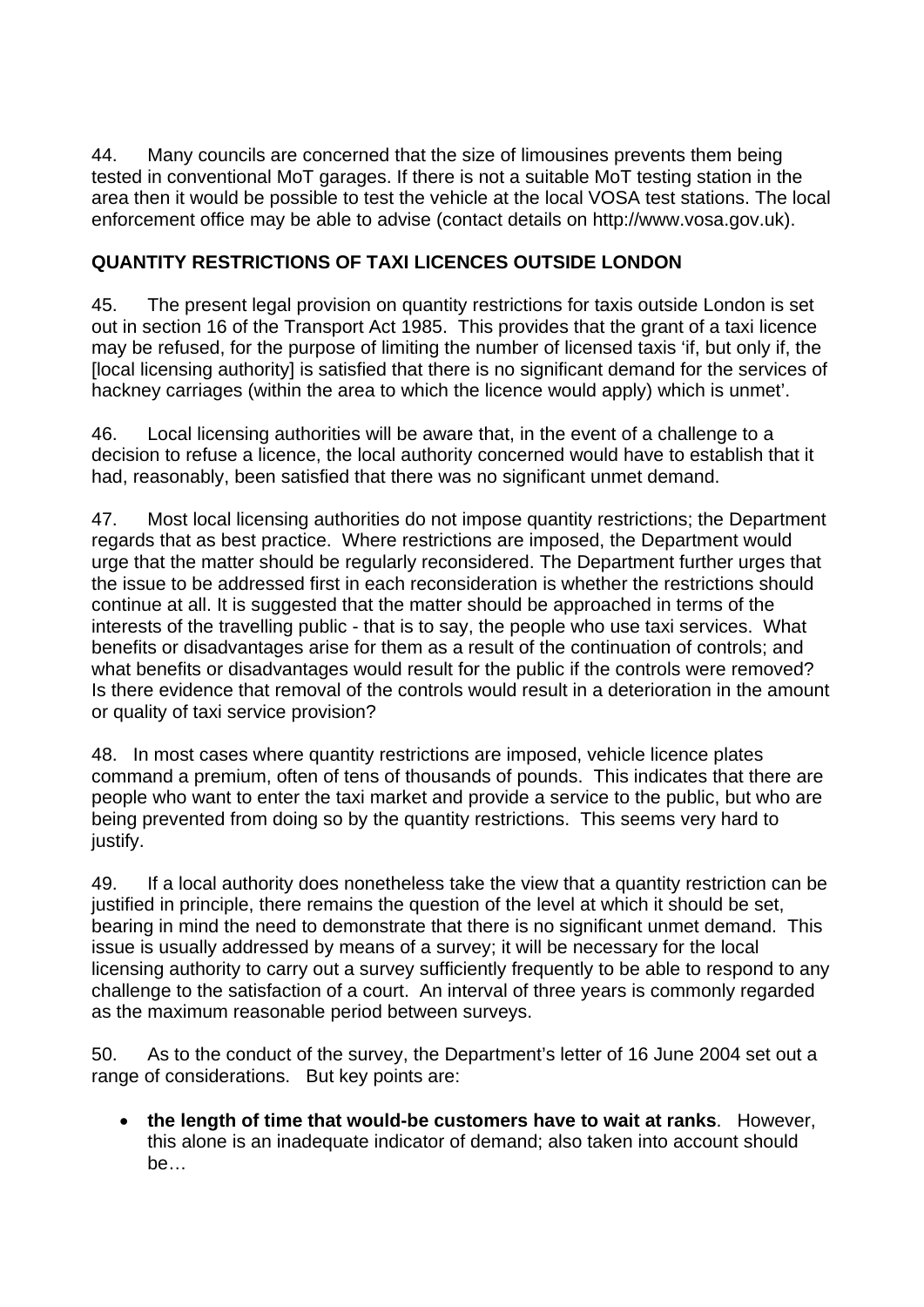- **waiting times for street hailings and for telephone bookings**. But waiting times at ranks or elsewhere do not in themselves satisfactorily resolve the question of unmet demand. It is also desirable to address…
- **latent demand**, for example people who have responded to long waiting times by not even trying to travel by taxi. This can be assessed by surveys of people who do not use taxis, perhaps using stated preference survey techniques.
- **peaked demand**. It is sometimes argued that delays associated only with peaks in demand (such as morning and evening rush hours, or pub closing times) are not 'significant' for the purpose of the Transport Act 1985. The Department does not share that view. Since the peaks in demand are by definition the most popular times for consumers to use taxis, it can be strongly argued that unmet demand at these times should not be ignored. Local authorities might wish to consider when the peaks occur and who is being disadvantaged through restrictions on provision of taxi services.
- **consultation**. As well as statistical surveys, assessment of quantity restrictions should include consultation with all those concerned, including user groups (which should include groups representing people with disabilities, and people such as students or women), the police, hoteliers, operators of pubs and clubs and visitor attractions, and providers of other transport modes (such as train operators, who want taxis available to take passengers to and from stations);
- **publication**. All the evidence gathered in a survey should be published, together with an explanation of what conclusions have been drawn from it and why. If quantity restrictions are to be continued, their benefits to consumers and the reason for the particular level at which the number is set should be set out.
- **financing of surveys**. It is not good practice for surveys to be paid for by the local taxi trade (except through general revenues from licence fees). To do so can call in question the impartiality and objectivity of the survey process.

51. Quite apart from the requirement of the 1985 Act, the Department's letter of 16 June 2004 asked all local licensing authorities that operate quantity restrictions to review their policy and justify it publicly by 31 March 2005 and at least every three years thereafter. The Department also expects the justification for any policy of quantity restrictions to be included in the Local Transport Plan process. A recommended list of questions for local authorities to address when considering quantity controls was attached to the Department's letter. (The questions are listed in Annex A to this Guidance.)

## **TAXI FARES**

52. Local licensing authorities have the power to set taxi fares for journeys within their area, and most do so. (There is no power to set PHV fares.) Fare scales should be designed with a view to practicality. The Department sees it as good practice to review the fare scales at regular intervals, including any graduation of the fare scale by time of day or day of the week. Authorities may wish to consider adopting a simple formula for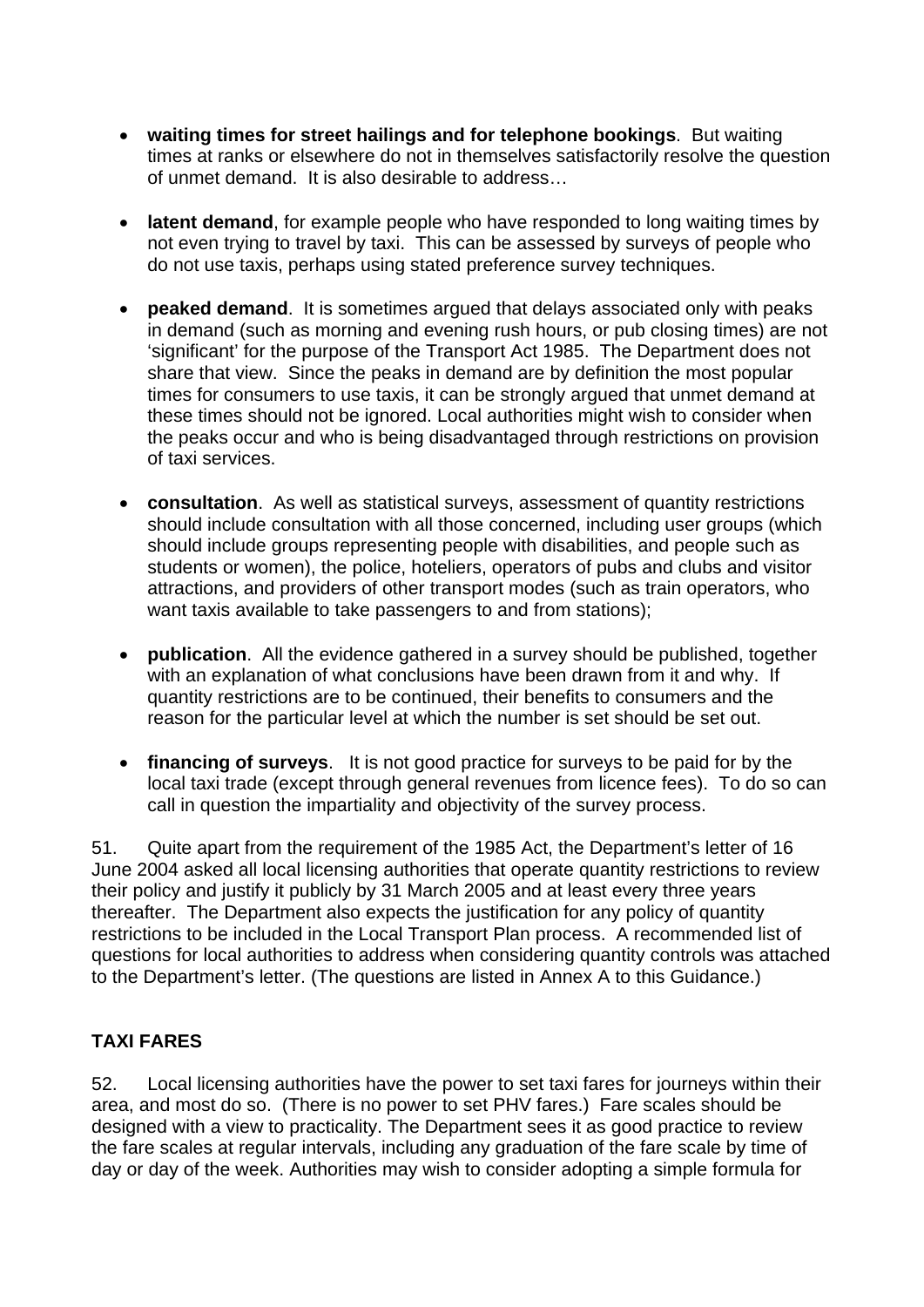deciding on fare revisions as this will increase understanding and improve the transparency of the process. The Department also suggests that in reviewing fares authorities should pay particular regard to the needs of the travelling public, with reference both to what it is reasonable to expect people to pay but also to the need to give taxi drivers sufficient incentive to provide a service when it is needed. There may well be a case for higher fares at times of higher demand.

53. Taxi fares are a maximum, and in principle are open to downward negotiation between passenger and driver. It is not good practice to encourage such negotiations at ranks, or for on-street hailings; there would be risks of confusion and security problems. But local licensing authorities can usefully make it clear that published fares are a maximum, especially in the context of telephone bookings, where the customer benefits from competition. There is more likely to be a choice of taxi operators for telephone bookings, and there is scope for differentiation of services to the customer's advantage (for example, lower fares off-peak or for pensioners).

54. There is a case for allowing any taxi operators who wish to do so to make it clear – perhaps by advertising on the vehicle – that they charge less than the maximum fare; publicity such as '5% below the metered fare' might be an example.

## **DRIVERS**

## **Duration Of Licences**

55. It is obviously important for safety reasons that drivers should be licensed. But it is not necessarily good practice to require licences to be renewed annually. That can impose an undue burden on drivers and licensing authorities alike. Three years is the legal maximum period and is in general the best approach. One argument against 3-year licences has been that a criminal offence may be committed, and not notified, during the duration of the licence. But this can of course also be the case during the duration of a shorter licence. In relation to this, authorities will wish to note that the Home Office in April 2006 issued revised guidance for police forces on the Notifiable Occupations Scheme. Paragraphs 62-65 below provide further information about this scheme.

56. However, an annual licence may be preferred by some drivers. That may be because they have plans to move to a different job or a different area, or because they cannot easily pay the fee for a three-year licence, if it is larger than the fee for an annual one. So it can be good practice to offer drivers the choice of an annual licence or a threeyear licence.

## **Acceptance of driving licences from other EU member states**

57. Sections 51 and 59 of the Local Government (Miscellaneous Provisions) Act 1976 as enacted stated that an applicant for a taxi or private hire vehicle (PHV) driver's licence must have held a full ordinary GB driving licence for at least 12 months in order to be granted a taxi or PHV driver's licence. This requirement has subsequently been amended since the 1976 Act was passed. The Driving Licences (Community Driving Licence) Regulations 1996 (SI 1996 No 1974) amended sections 51 and 59 of the 1976 Act to allow full driving licences issued by EEA states to count towards the qualification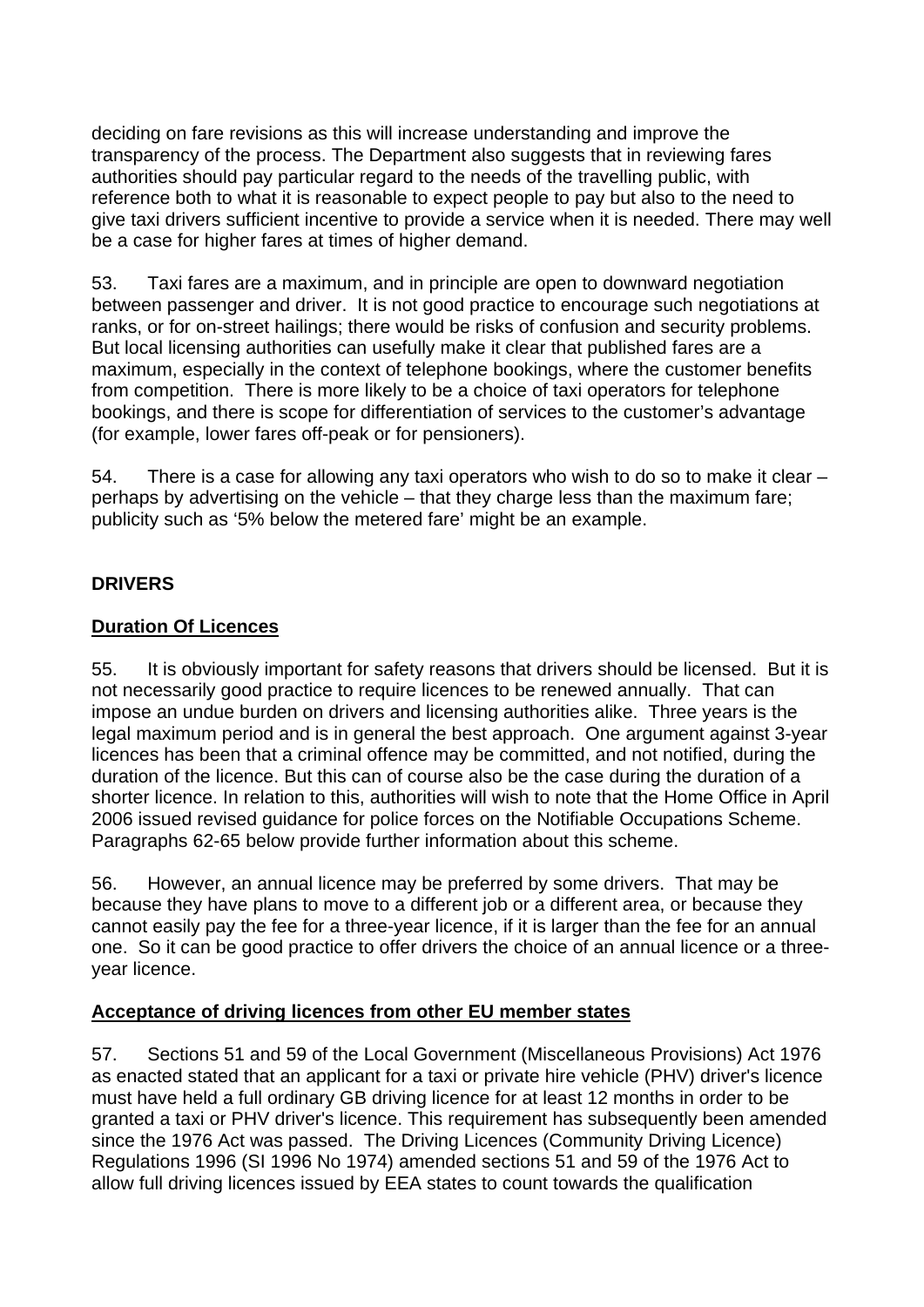requirements for the grant of taxi and PHV driver's licences. Since that time, a number of central and eastern European states have joined the EU and the EEA and the Department takes the view that drivers from the Accession States are eligible to acquire a taxi or PHV driver's licence under the 1976 Act if they have held an ordinary driving licence for 12 months which was issued by an acceding State (see section 99A(i) of the Road Traffic Act 1988). To complete the picture, the Deregulation (Taxis and Private Hire Vehicles) Order 1998 (SI 1998 No 1946) gave equal recognition to Northern Ireland driving licences for the purposes of taxi and PHV driver licensing under the 1976 Act (see section 109(i) of the Road Traffic Act 1988, as amended).

## **Criminal Record Checks**

58. A criminal record check is an important safety measure particularly for those working closely with children and the vulnerable. Taxi and PHV drivers can be subject to a Standard Disclosure (and for those working in "Regulated Activity" to an Enhanced Disclosure) through the Criminal Records Bureau. Both levels of Disclosure include details of spent and unspent convictions, cautions reprimands and final warnings. An Enhanced Disclosure may also include any other information held in police records that is considered relevant by the police, for example, details of minor offences, non-conviction information on the Police National Computer such as Fixed Penalty Notices and, in some cases, allegations. An Enhanced Disclosure is for those working in Regulated Activity**1**.and the Government has produced guidance in relation to this and the new "Vetting and Barring Scheme" which is available at www.isagov.org.uk/default.aspx?page=402. [*The Department will issue further advice as the new SVG scheme develops*.]

59. In considering an individual's criminal record, local licensing authorities will want to consider each case on its merits, but they should take a particularly cautious view of any offences involving violence, and especially sexual attack. In order to achieve consistency, and thus avoid the risk of successful legal challenge, local authorities will doubtless want to have a clear policy for the consideration of criminal records, for example the number of years they will require to have elapsed since the commission of particular kinds of offences before they will grant a licence.

60. Local licensing authorities will also want to have a policy on background checks for applicants from elsewhere in the EU and other overseas countries. One approach is to require a certificate of good conduct authenticated by the relevant embassy. The Criminal Records Bureau website (www.crb.gov.uk) gives information about obtaining certificates of good conduct, or similar documents, from a number of countries.

61. It would seem best practice for Criminal Records Bureau disclosures to be sought when a licence is first applied for and then every three years, even if a licence is renewed annually, provided drivers are obliged to report all new convictions and cautions to the licensing authority.

l **1** "Regulated Activity" is defined in The Safeguarding Vulnerable Groups Act 2006 (Miscellaneous Provisions) Regulations 2009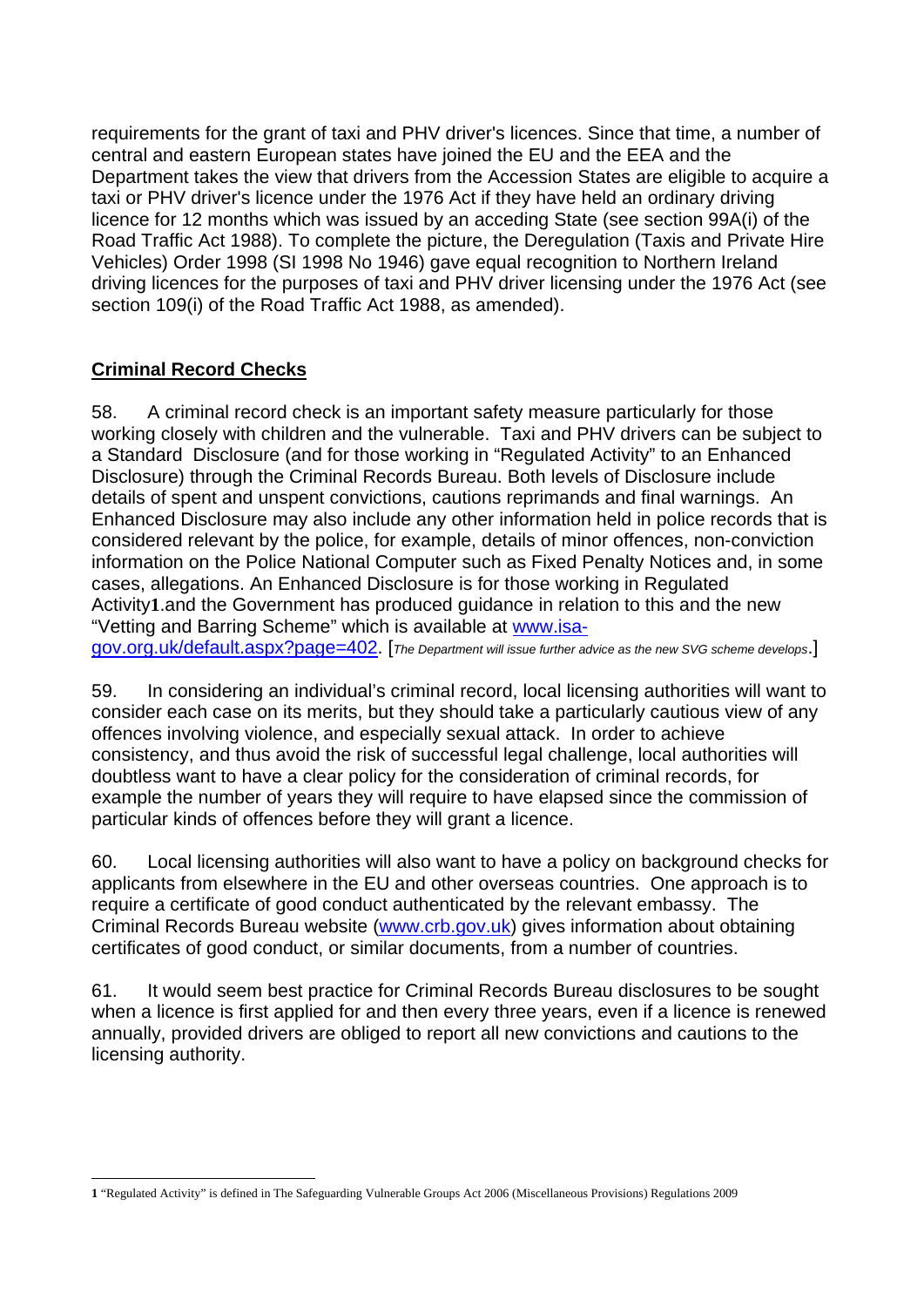## **Notifiable Occupations Scheme**

authority immediately. 62. Under this Scheme, when an individual comes to the notice of the police and identifies their occupation as a taxi or PHV driver, the police are requested to notify the appropriate local licensing authority of convictions and any other relevant information that indicates that a person poses a risk to public safety. Most notifications will be made once an individual is convicted however, if there is a sufficient risk, the police will notify the

63. In the absence of a national licensing body for taxi and PHV drivers, notifications are made to the local licensing authority identified on the licence or following interview. However, it is expected that all licensing authorities work together should they ascertain that an individual is operating under a different authority or with a fraudulent licence.

64. The police may occasionally notify licensing authorities of offences committed abroad by an individual however it may not be possible to provide full information.

65. The Notifiable Occupations Scheme is described in Home Office Circular 6/2006 which is available at

http://www.basingstoke.gov.uk/CommitteeDocs/Committees/Licensing/20070710/3%20yr %20licences-

update%20on%20hants%20constab%20procedures%20re%20Home%20office%20circ% 206;2006-%20Appendix%202.pdf. Further information can also be obtained from the Criminal Records Team, Joint Public Protection Information Unit, Fifth Floor, Fry Building, 2 Marsham Street, London SW1P 4DF; e-mail Samuel.Wray@homeoffice.gsi.gov.uk.

## **Immigration checks**

66. The Department considers it appropriate for licensing authorities to check on an applicant's right to work before granting a taxi or PHV driver's licence. It is important to note that a Criminal Records Bureau check is not a Right to Work check and any enquires about the immigration status of an individual should be addressed to the Border and Immigration Agency. Further information can be found at

www.bia.homeoffice.gov.uk/employingmigrants. More generally, the Border and Immigration Agency's Employers' Helpline (0845 010 6677) can be used by licensing staff to obtain general guidance on immigration documentation, although this Helpline is not able to advise on individual cases. The authority can obtain case specific immigration status information, including whether a licensing applicant is permitted to work or details of work restrictions, from the Evidence and Enquiry Unit, Floor 12, Lunar House, Wellesley Road, Croydon CR9 2BY . Further details on the procedures involved can be obtained by contacting the Unit (020 8196 3011).

## **Medical fitness**

67. It is clearly good practice for medical checks to be made on each driver before the initial grant of a licence and thereafter for each renewal. There is general recognition that it is appropriate for taxi/PHV drivers to have more stringent medical standards than those applicable to normal car drivers because: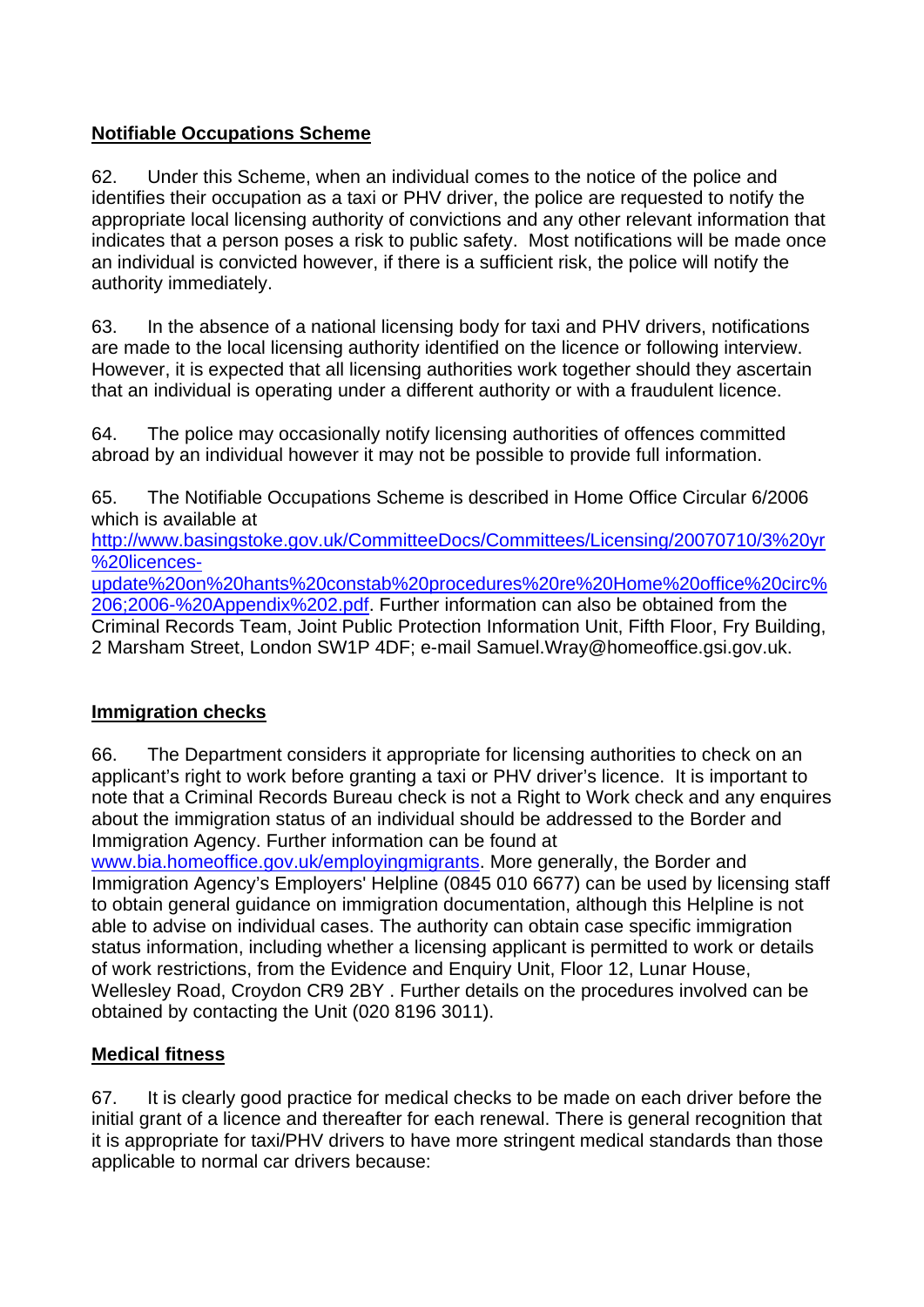- they carry members of the general public who have expectations of a safe journey;
- they are on the road for longer hours than most car drivers; and
- they may have to assist disabled passengers and handle luggage.

68. It is common for licensing authorities to apply the "Group 2" medical standards – applied by DVLA to the licensing of lorry and bus drivers – to taxi and PHV drivers. This seems best practice. The Group 2 standards preclude the licensing of drivers with insulin treated diabetes. However, exceptional arrangements do exist for drivers with insulin treated diabetes, who can meet a series of medical criteria, to obtain a licence to drive category C1 vehicles (ie 3500-7500 kgs lorries); the position is summarised at Annex C to the Guidance. It is suggested that the best practice is to apply the C1 standards to taxi and PHV drivers with insulin treated diabetes.

## **Age Limits**

69. It does not seem necessary to set a maximum age limit for drivers provided that regular medical checks are made. Nor do minimum age limits, beyond the statutory periods for holding a full driver licence, seem appropriate. Applicants should be assessed on their merits.

## **Driving Proficiency**

70. Many local authorities rely on the standard car driving licence as evidence of driving proficiency. Others require some further driving test to be taken. Local authorities will want to consider carefully whether this produces benefits which are commensurate with the costs involved for would-be drivers, the costs being in terms of both money and broader obstacles to entry to the trade. However, they will note that the Driving Standards Agency provides a driving assessment specifically designed for taxis.

## **Language proficiency**

71. Authorities may also wish to consider whether an applicant would have any problems in communicating with customers because of language difficulties.

## **Other training**

72. Whilst the Department has no plans to make training courses or qualifications mandatory, there may well be advantage in encouraging drivers to obtain one of the nationally-recognised vocational qualifications for the taxi and PHV trades. These will cover customer care, including how best to meet the needs of people with disabilities. More information about these qualifications can be obtained from *GoSkills*, the Sector Skills Council for Passenger Transport. *GoSkills* is working on a project funded by the Department to raise standards in the industry and *GoSkills* whilst not a direct training provider, can guide and support licensing authorities through its regional network of Regional Managers.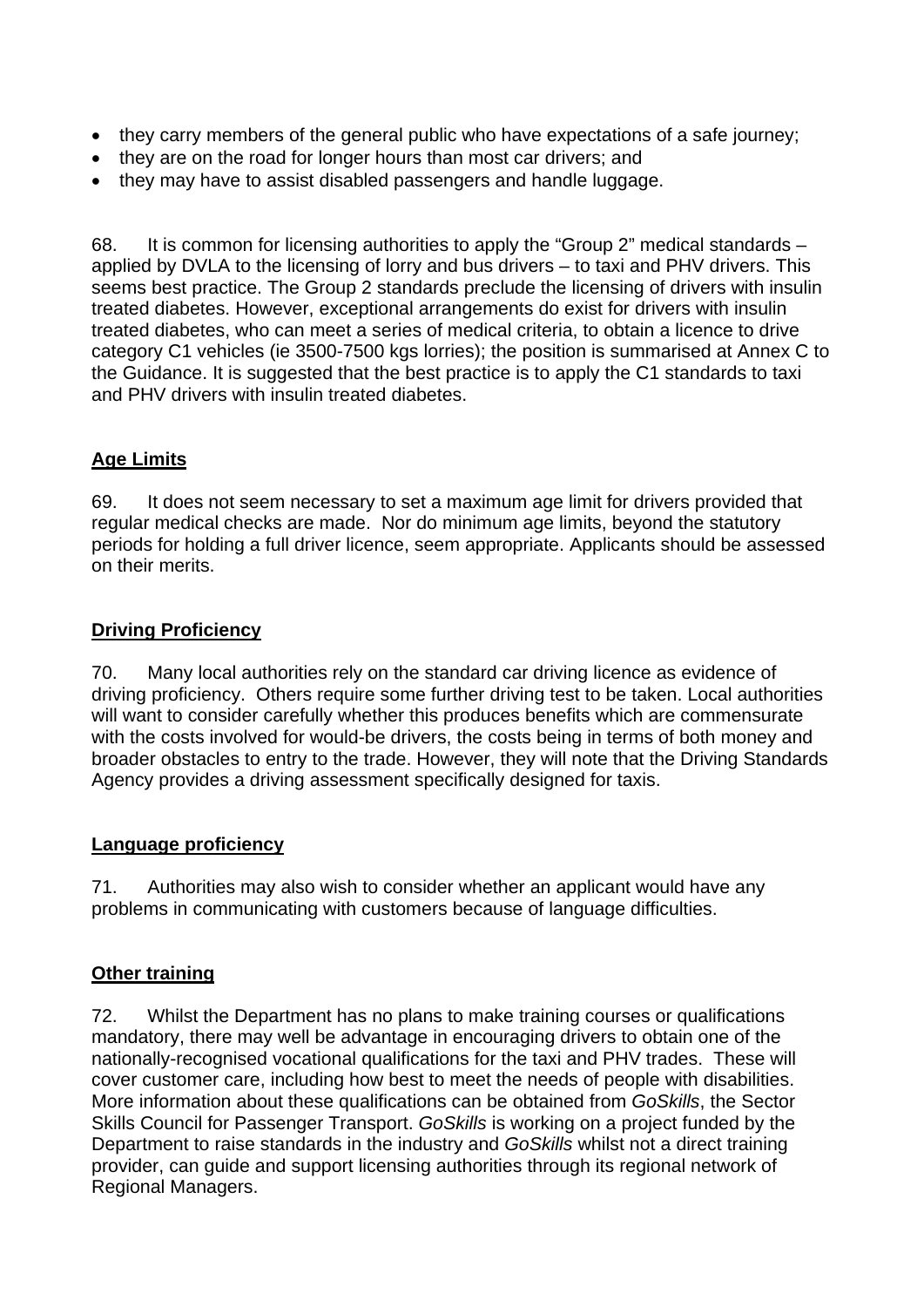73. Some licensing authorities have already established training initiatives and others are being developed; it is seen as important to do this in consultation with the local taxi and PHV trades. Training can cover customer care, including how best to meet the needs of people with disabilities and other sections of the community, and also topics such as the relevant legislation, road safety, the use of maps and GPS, the handling of emergencies, and how to defuse difficult situations and manage conflict. Training may also be considered for applicants to enable them to reach an appropriate standard of comprehension, literacy and numeracy. Authorities may wish to note that nationally recognised qualifications and training programmes sometimes have advantages over purely local arrangements (for example, in that the qualification will be more widely recognised).

#### Contact details are:

*GoSkills*, Concorde House, Trinity Park, Solihull, Birmingham, B37 7UQ.

Tel: 0121-635-5520 Fax: 0121-635-5521

Website: www.goskills.org e-mail: info@goskills.org

74. It is also relevant to consider driver training in the context of the 2012 Olympic and Paralympic Games which will take place at a number of venues across the country. One of the key aims of the Games is to "change the experience disabled people have when using public transport during the Games and to leave a legacy of more accessible transport". The Games provide a unique opportunity for taxi/PHV drivers to demonstrate their disability awareness training, and to ensure all passengers experience the highest quality of service.

## **Topographical Knowledge**

75. Taxi drivers need a good working knowledge of the area for which they are licensed, because taxis can be hired immediately, directly with the driver, at ranks or on the street. So most licensing authorities require would-be taxi-drivers to pass a test of local topographical knowledge as a pre-requisite to the first grant of a licence (though the stringency of the test should reflect the complexity or otherwise of the local geography, in accordance with the principle of ensuring that barriers to entry are not unnecessarily high).

76. However, PHVs are not legally available for immediate hiring in the same way as taxis. To hire a PHV the would-be passenger has to go through an operator, so the driver will have an opportunity to check the details of a route before starting a journey. So it may be unnecessarily burdensome to require a would-be PHV driver to pass the same 'knowledge' test as a taxi driver, though it may be thought appropriate to test candidates' ability to read a map and their knowledge of key places such as main roads and railway stations. The Department is aware of circumstances where, as a result of the repeal of the PHV contract exemption, some people who drive children on school contracts are being deterred from continuing to do so on account of overly burdensome topographical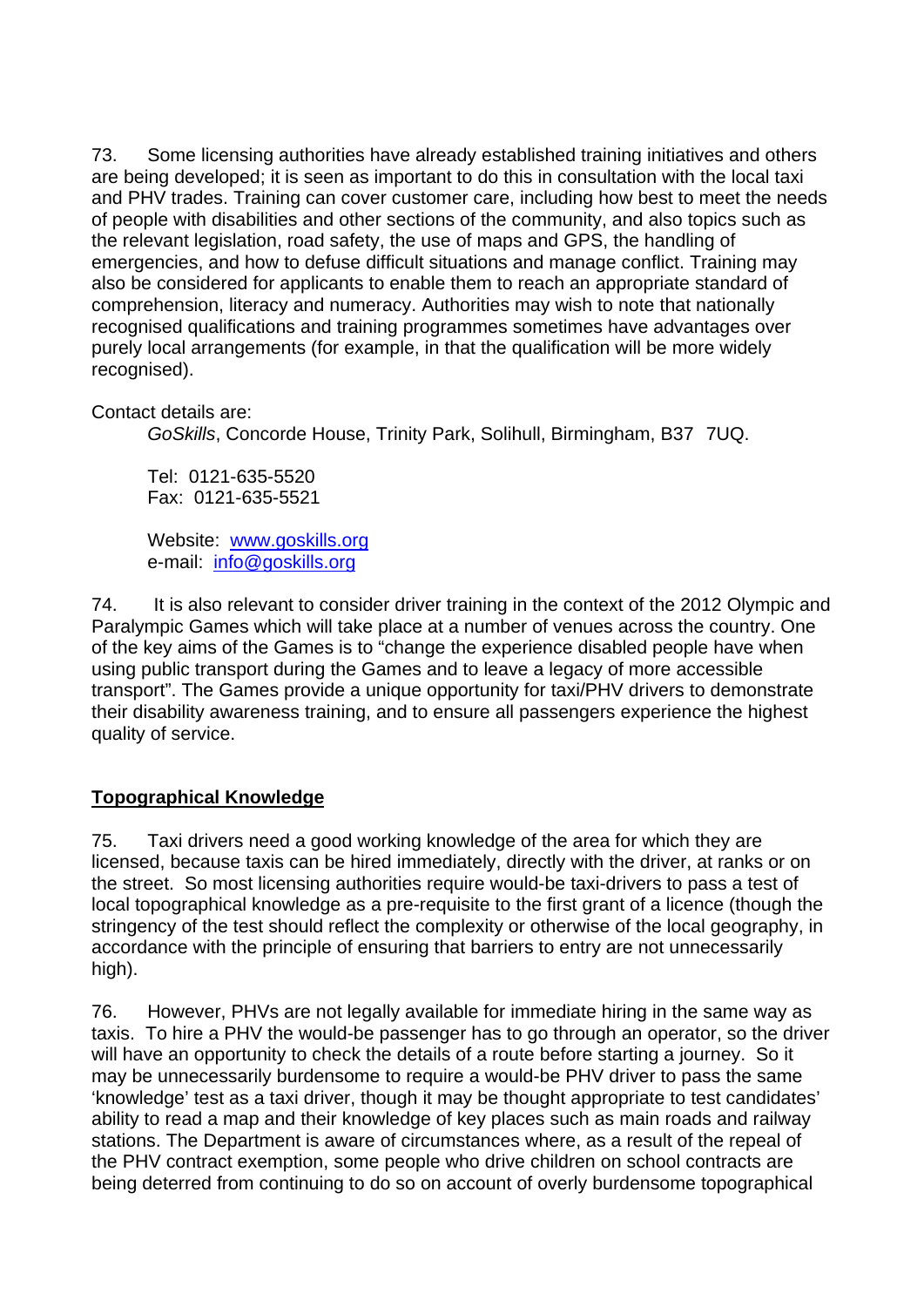tests. Local authorities should bear this in mind when assessing applicants' suitability for PHV licences.

## **PHV OPERATORS**

77. The objective in licensing PHV operators is, again, the safety of the public, who will be using operators' premises and vehicles and drivers arranged through them.

#### **Criminal Record Checks**

78. PHV operators (as opposed to PHV drivers) are not exceptions to the Rehabilitation of Offenders Act 1974, so Standard or Enhanced disclosures cannot be required as a condition of grant of an operator's licence. But a Basic Disclosure, which will provide details of unspent convictions only*,* could be seen as appropriate, after such a system has been introduced by the Criminal Records Bureau. No firm date for introduction has yet been set; however, a feasibility study has been completed; the Criminal Records Bureau is undertaking further work in this regard. Overseas applicants may be required to provide a certificate of good conduct from the relevant embassy if they have not been long in this country. Local licensing authorities may want to require a reference, covering for example the applicant's financial record, as well as the checks outlined above.

#### **Record Keeping**

79. It is good practice to require operators to keep records of each booking, including the name of the passenger, the destination, the name of the driver, the number of the vehicle and any fare quoted at the time of booking. This information will enable the passenger to be traced if this becomes necessary and should improve driver security and facilitate enforcement*.* It is suggested that 6 months is generally appropriate as the length of time that records should be kept.

#### **Insurance**

80 It is appropriate for a licensing authority to check that appropriate public liability insurance has been taken out for premises that are open to the public.

#### **Licence Duration**

81. A requirement for annual licence renewal does not seem necessary or appropriate for PHV operators, whose involvement with the public is less direct than a driver (who will be alone with passengers). Indeed, a licence period of five years may well be appropriate in the average case. Although the authority may wish to offer operators the option of a licence for a shorter period if requested.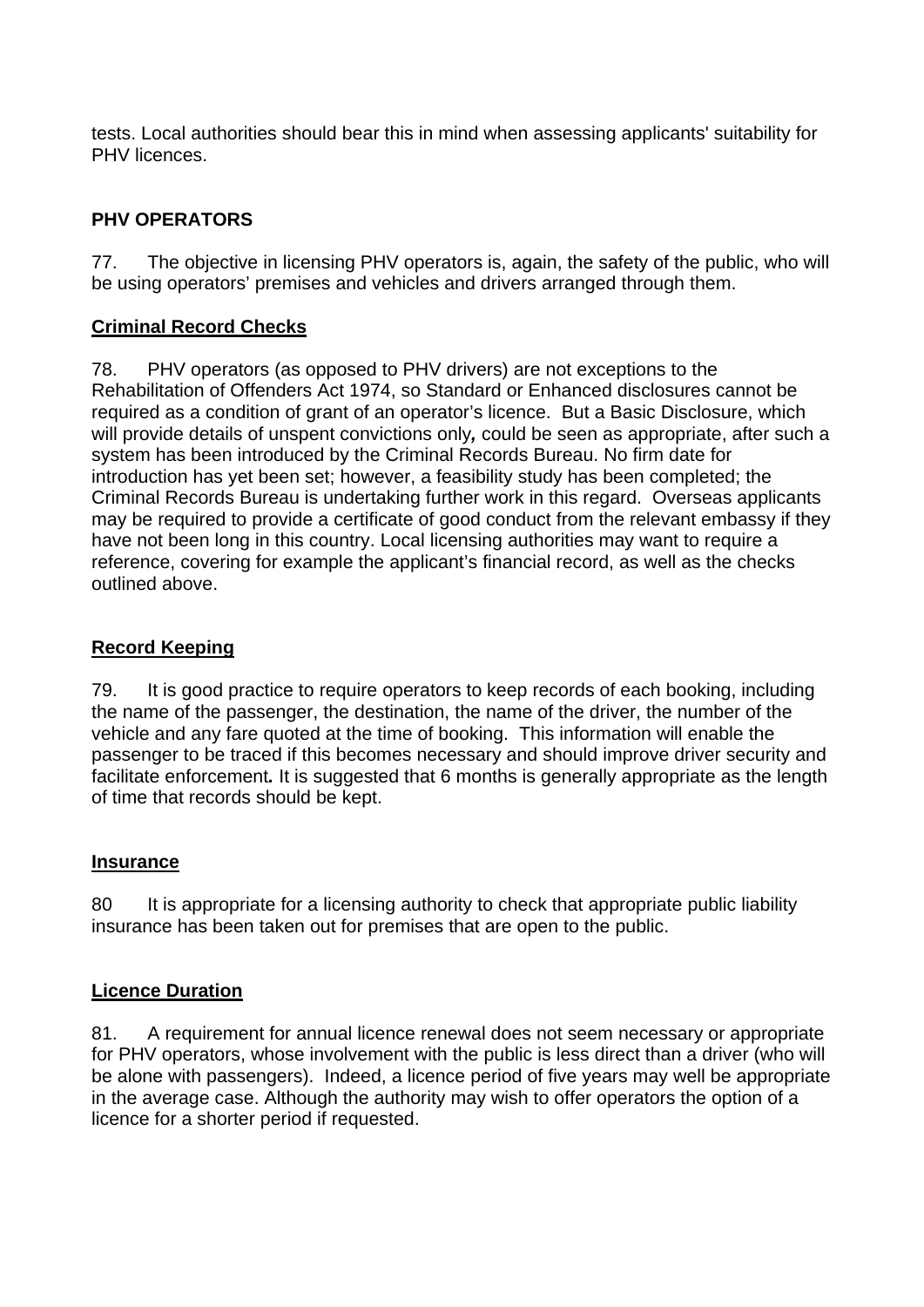## **Repeal of the PHV contract exemption**

82. Section 53 of the Road Safety Act 2006 repealed the exemption from PHV licensing for vehicles which were used on contracts lasting not less than seven days. The change came into effect in January 2008. A similar change was introduced in respect of London in March 2008. As a result of this change, local licensing authorities are considering a range of vehicles and services in the context of PHV licensing which they had not previously licensed because of the contract exemption.

83. The Department produced a guidance note in November 2007 to assist local licensing authorities, and other stakeholders, in deciding which vehicles should be licensed in the PHV regime and which vehicles fell outside the PHV definition. The note stressed that it was a matter for local licensing authorities to make decisions in the first instance and that, ultimately, the courts were responsible for interpreting the law. However, the guidance was published as a way of assisting people who needed to consider these issues. A copy of the guidance note can be found on the Department's web-site at: http://www.dft.gov.uk/pgr/regional/taxis/rsa06privatehirevehicles As a result of a recent report on the impact of the repeal of the PHV contract exemption, the Department will be revising its guidance note to offer a more definite view about which vehicles should be licensed as PHVs. The report is also on the Department's web-site at: http://www.dft.gov.uk/pgr/regional/taxis/phvcontractexemption/.

## **ENFORCEMENT**

84. Well-directed enforcement activity by the local licensing authority benefits not only the public but also the responsible people in the taxi and PHV trades. Indeed, it could be argued that the safety of the public depends upon licensing authorities having an effective enforcement mechanism in place. This includes actively seeking out those operators who are evading the licensing system, not just licensing those who come forward seeking the appropriate licences. The resources devoted by licensing authorities to enforcement will vary according to local circumstances, including for example any difficulties with touting by unlicensed drivers and vehicles (a problem in some urban areas). Local authorities will also wish to liaise closely with the police. Multi-agency enforcement exercises (involving, for example, the Benefits Agency) have proved beneficial in some areas.

85. Local licensing authorities often use enforcement staff to check a range of licensed activities (such as market traders) as well as the taxi and PHV trades, to make the best use of staff time. But it is desirable to ensure that taxi and PHV enforcement effort is at least partly directed to the late-night period, when problems such as touting tend most often to arise. In formulating policies to deal with taxi touts, local licensing authorities might wish to be aware that the Sentencing Guidelines Council have, for the first time, included guidance about taxi touting in their latest Guidelines for Magistrates. The Guidelines, which came into effect in August 2008, can be accessed through the SGC's web-site - www.sentencing-guidelines.gov.uk.

86. Some local licensing authorities employ taxi marshals in busy city centres where there are lots of hirings, again perhaps late at night, to help taxi drivers picking up, and would-be passengers queuing for taxis.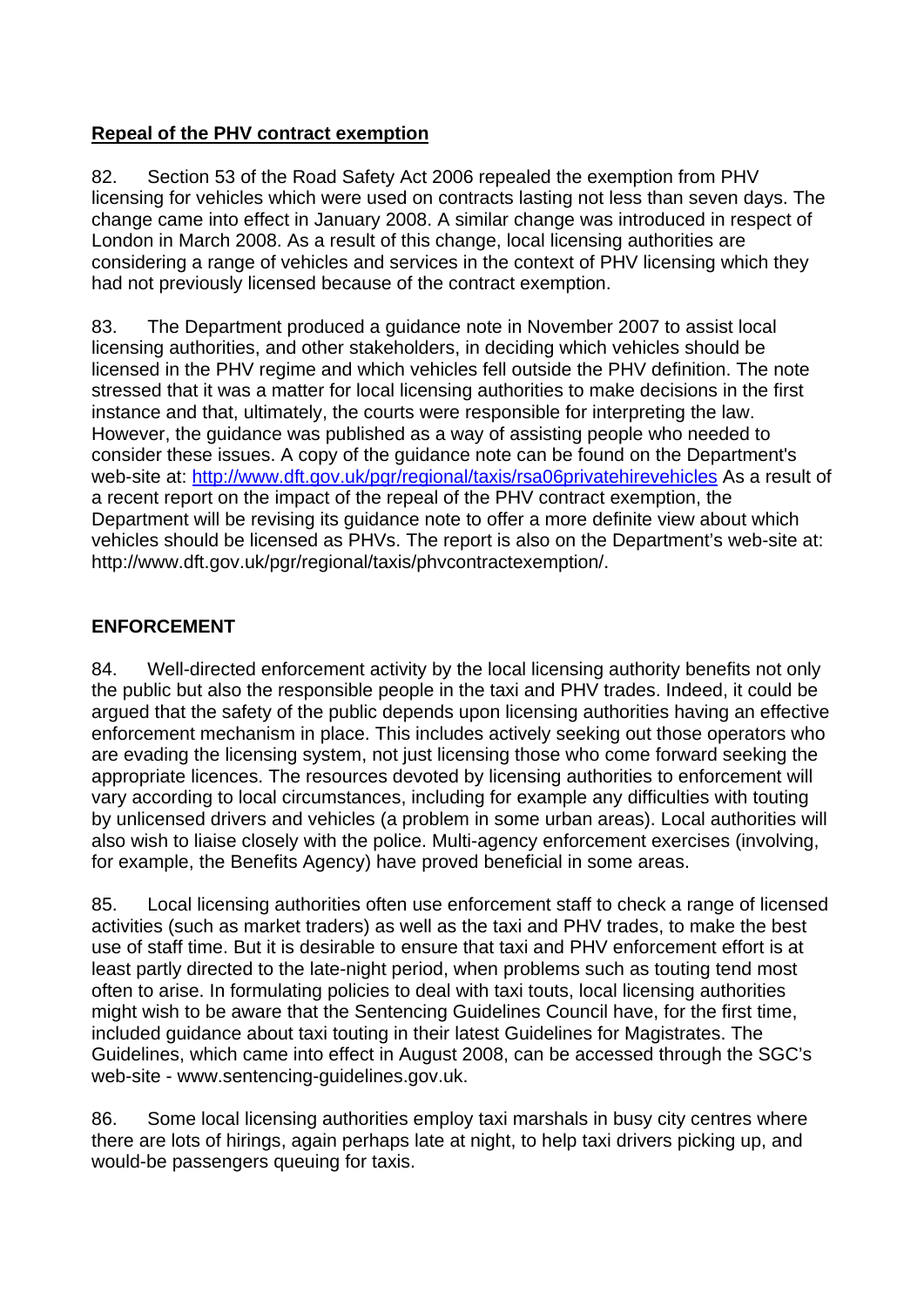87. As part of enforcement, local licensing authorities will often make spot checks, which can lead to their suspending or revoking licences. They will wish to consider carefully which power should best be used for this purpose. They will note, among other things, that section 60 of the Local Government (Miscellaneous Provisions) Act 1976 provides a right of appeal for the licence-holder, whereas section 68, which is also sometimes used, does not; this can complicate any challenge by the licence-holder.

88. Section 52 of the Road Safety Act 2006 amended the Local Government (Miscellaneous Provisions) Act 1976 such that local authorities can now suspend or revoke a taxi or PHV driver's licence with immediate effect on safety grounds. It should be stressed that this power can only be used where safety is the principal reason for suspending or revoking and where the risk justifies such an approach. It is expected that in the majority of cases drivers will continue to work pending appeal and that this power will be used in one-off cases. But the key point is that the law says that the power must be used in cases which can be justified in terms of safety*.* The Department is not proposing to issue any specific guidance on this issue, preferring to leave it to the discretion of licensing authorities as to when the power should be used.

# **TAXI ZONES**

89. The areas of some local licensing authorities are divided into two or more zones for taxi licensing purposes. Drivers may be licensed to ply for hire in one zone only. Zones may exist for historical reasons, perhaps because of local authority boundary changes.

90. The Department recommends the abolition of zones. That is chiefly for the benefit of the travelling public. Zoning tends to diminish the supply of taxis and the scope for customer choice - for example, if fifty taxis were licensed overall by a local authority, but with only twenty five of them entitled to ply for hire in each of two zones. It can be confusing and frustrating for people wishing to hire a taxi to find that a vehicle licensed by the relevant local authority is nonetheless unable to pick them up (unless pre-booked) because they are in the wrong part of the local authority area. Abolition of zones can also reduce costs for the local authority, for example through simpler administration and enforcement. It can also promote fuel efficiency, because taxis can pick up a passenger anywhere in the local authority area, rather than having to return empty to their licensed zone after dropping a passenger in another zone.

91. It should be noted that the Government has now made a Legislative Reform Order which removed the need for the Secretary of State to approve amalgamation resolutions made by local licensing authorities The Legislative Reform (Local Authority Consent Requirements)(England and Wales) Order 2008 came into force in October 2008. Although these resolutions no longer require the approval of the Secretary of State, the statutory procedure for making them – in paragraph 25 of schedule 14 to the Local Government Act 1972- remains the same.

## **FLEXIBLE TRANSPORT SERVICES**

92. It is possible for taxis and PHVs to provide flexible transport services in a number of different ways. Such services can play a valuable role in meeting a range of transport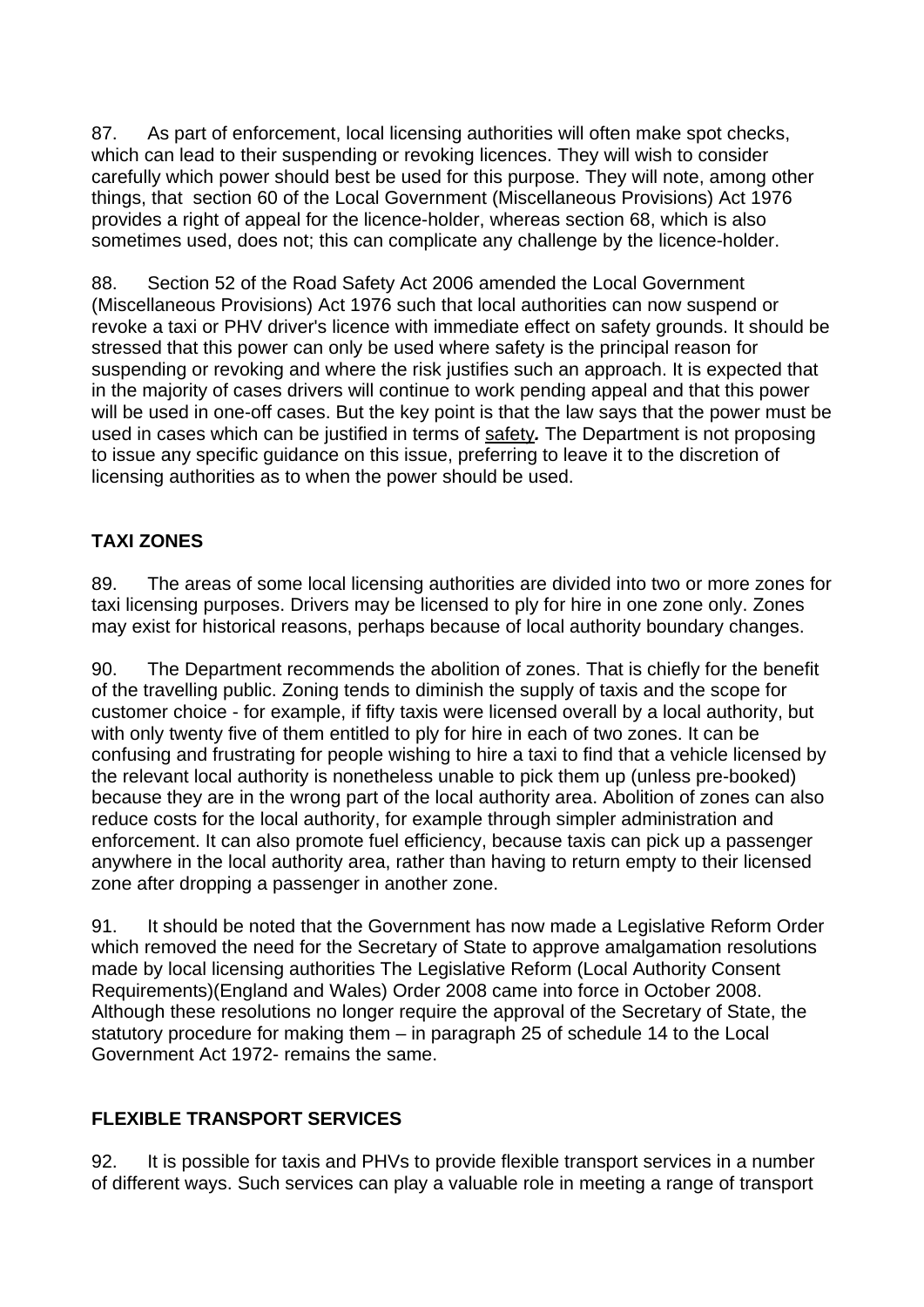needs, especially in rural areas – though potentially in many other places as well. In recent years there has been a significant increase in the provision of flexible services, due partly to the availability of Rural Bus Subsidy Grant and Rural Bus Challenge Support from the Department.

93. The Department encourages local licensing authorities, as a matter of best practice, to play their part in promoting flexible services, so as to increase the availability of transport to the travelling public. This can be done partly by drawing the possibilities to the attention of taxi and PHV trade. It also should be borne in mind that vehicles with a higher seating capacity than the vehicles typically licensed as taxis (for example those with 6, 7 or 8 passenger seats) may be used for flexible services and should be considered for licensing in this context.

94. The main legal provisions under which flexible services can be operated are:

- **Shared taxis and PHVs advance bookings (section 11, Transport Act 1985)**: licensed taxis and PHVs can provide a service at separate fares for up to eight passengers sharing the vehicle. The operator takes the initiative to match up passengers who book in advance and agree to share the vehicle at separate fares (lower than for a single hiring). An example could be passengers being picked up at home to go to a shopping centre, or returning from the shops to their homes. The operator benefits through increased passenger loadings and total revenues.
- **Shared taxis immediate hirings (section 10, Transport Act 1985)**: such a scheme is at the initiative of the local licensing authority, which can set up schemes whereby licensed taxis (not PHVs) can be hired at separate fares by up to eight people from ranks or other places that have been designated by the authority. (The authority is required to set up such a scheme if holders of 10% or more of the taxi licences in the area ask for one.) The passengers pay only part of the metered fare, for example in going home after a trip to the local town, and without pre-booking, but the driver receives more than the metered fare.
- to distribute to PHV owners in their area alerting them to this new provision. **Taxibuses (section 12, Transport Act 1985)**: owners of licensed taxis can apply to the Traffic Commissioner for a 'restricted public service vehicle (PSV) operator licence'. The taxi owner can then use the vehicle to run a bus service for up to eight passengers. The route must be registered with the Traffic Commissioner and must have at least one stopping place in the area of the local authority that licensed the taxi, though it can go beyond it. The bus service will be eligible for Bus Service Operators Grant (subject to certain conditions) and taxibuses can be used for local authority subsidised bus services. The travelling public have another transport opportunity opened for them, and taxi owners have another business opportunity*.* The Local Transport Act 2008 contains a provision which allows the owners of PHVs to acquire a special PSV operator licence and register a route with the traffic commissioner*.* A dedicated leaflet has been sent to licensing authorities

95. The Department is very keen to encourage the use of these types of services. More details can be found in the Department's publication 'Flexible Transport Services' which can be accessed at:.

*http://www.dft.gov.uk/pgr/regional/buses/bol/flexibletransportservices*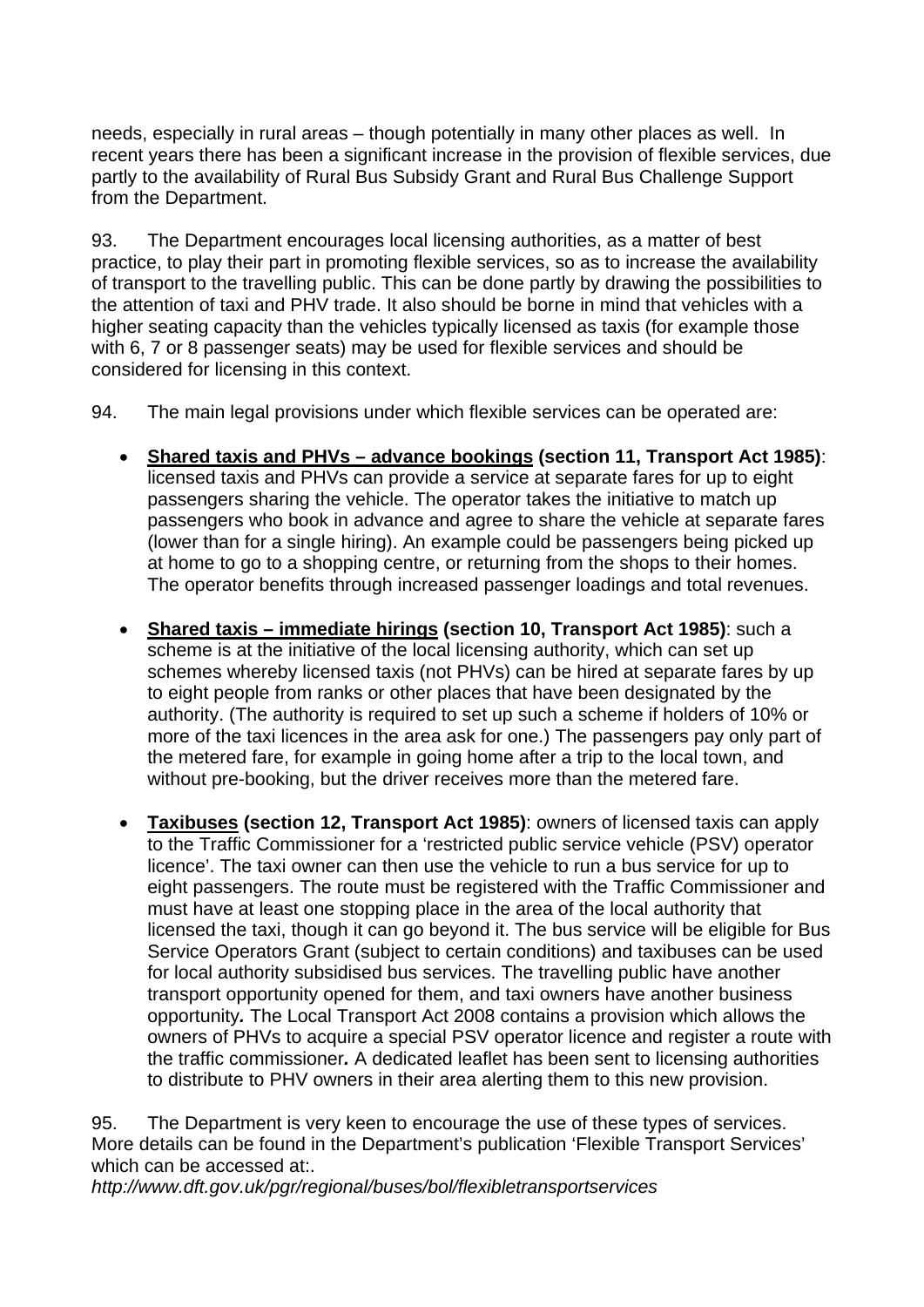## **LOCAL TRANSPORT PLANS**

96. The Transport Act 2000 as amended by the Transport Act 2008, requires local transport authorities in England outside London to produce and maintain a Local Transport Plan (LTP), having regard to any guidance issued by the Secretary of State. The latest guidance published in July 2009 will cover the next round of LTPs from 2011. LTPs set out the authority's local transport strategies and policies for transport in their area, and an implementation programme. 82 LTPs covering all of England outside London have been produced and cover the period up to 2011. From 2011 local authorities will have greater freedom to prepare their LTPs to align with wider local objectives.

97. All modes of transport including taxi and PHV services have a valuable part to play in overall transport provision, and so local licensing authorities have an input to delivering the LTPs. The key policy themes for such services could be availability and accessibility. LTPs can cover:

- quantity controls, if any, and plans for their review;
- licensing conditions, with a view to safety but also to good supply of taxi and PHV services;
- fares:
- on-street availability, especially through provision of taxi ranks;
- vehicle accessibility for people with disabilities;
- encouragement of flexible services.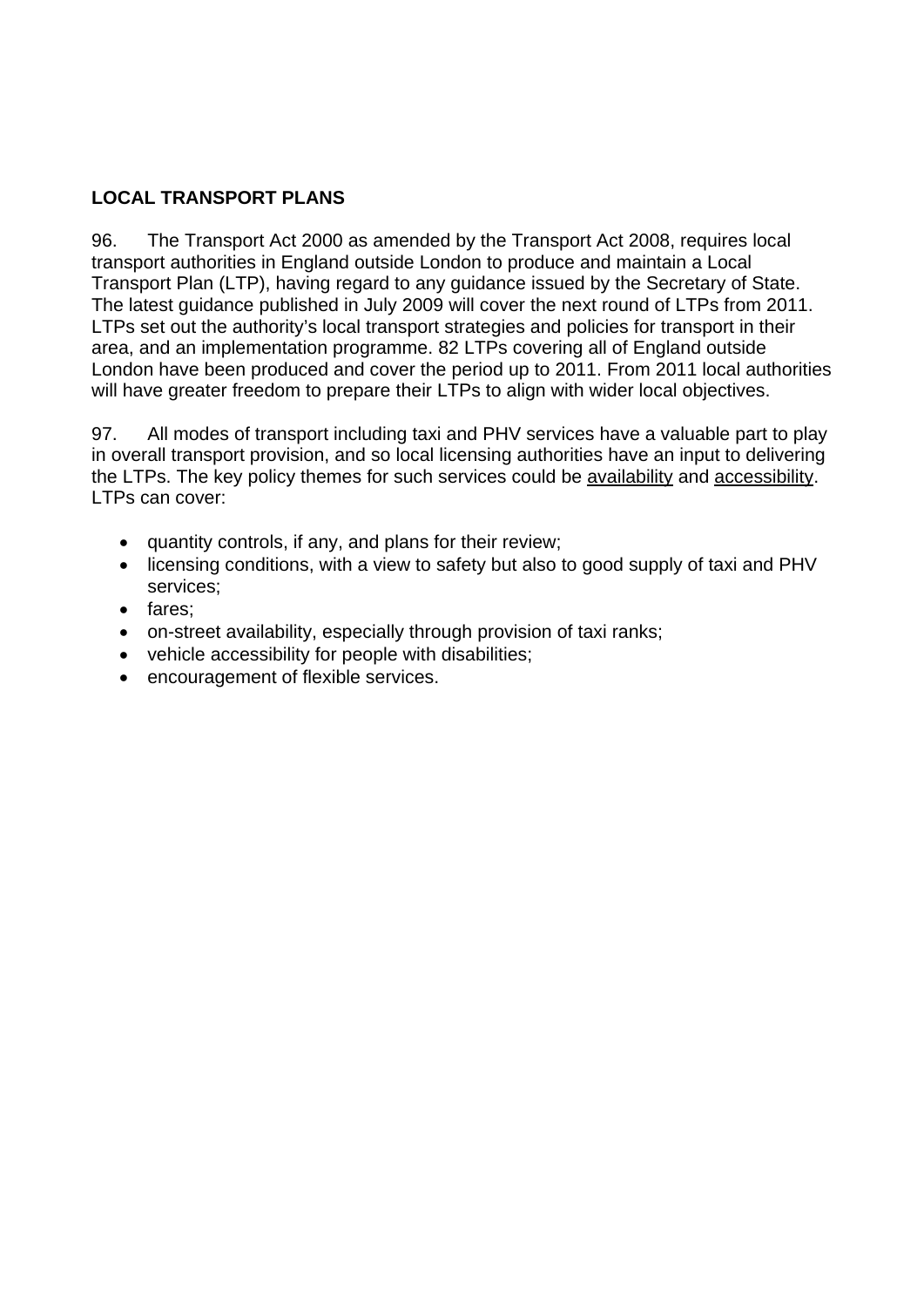# **TAXI AND PRIVATE HIRE VEHICLE LICENSING: BEST PRACTICE GUIDANCE**

# **Useful questions when assessing quantity controls of taxi licences**

• Have you considered the Government's view that quantity controls should be removed unless a specific case that such controls benefit the consumer can be made?

#### Questions relating to the policy of controlling numbers

- Have you recently reviewed the need for your policy of quantity controls?
- What form did the review of your policy of quantity controls take?
- Who was involved in the review?
- What decision was reached about retaining or removing quantity controls?
- Are you satisfied that your policy justifies restricting entry to the trade?
- Are you satisfied that quantity controls do not:
	- reduce the availability of taxis;
	- increase waiting times for consumers;
	- reduce choice and safety for consumers?
- What special circumstances justify retention of quantity controls?
- How does your policy benefit consumers, particularly in remote rural areas?
- How does your policy benefit the trade?
- If you have a local accessibility policy, how does this fit with restricting taxi licences?

#### Questions relating to setting the number of taxi licences

- When last did you assess unmet demand?
- How is your taxi limit assessed?
- Have you considered latent demand, ie potential consumers who would use taxis if more were available, but currently do not?
- Are you satisfied that your limit is set at the correct level?
- How does the need for adequate taxi ranks affect your policy of quantity controls?

#### Questions relating to consultation and other public transport service provision

- When consulting, have you included etc
	- all those working in the market;
	- consumer and passenger (including disabled) groups;
	- groups which represent those passengers with special needs;
	- local interest groups, eg hospitals or visitor attractions;
	- the police;
	- a wide range of transport stakeholders eg rail/bus/coach providers and traffic managers?
- Do you receive representations about taxi availability?
- What is the level of service currently available to consumers (including other public transport modes)?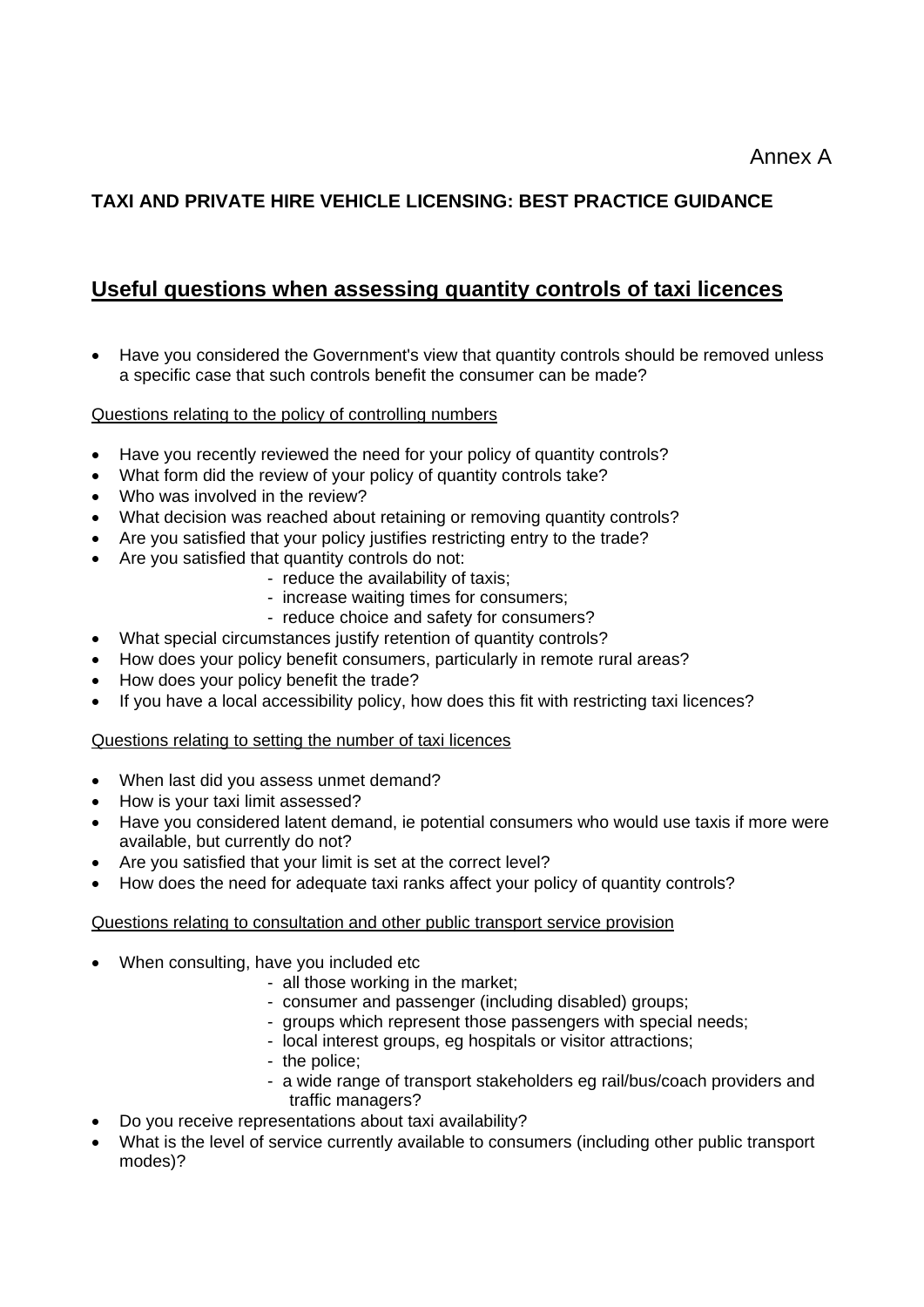## **TAXI AND PRIVATE HIRE VEHICLE LICENSING: BEST PRACTICE GUIDANCE**

#### *Notice for taxi passengers - what you can expect from the taxi trade and what the taxi trade can expect from you*

#### *The driver will:*

- *Drive with due care and courtesy towards the passenger and other road users.*
- *Use the meter within the licensed area, unless the passenger has agreed to hire by time.*
- *If using the meter, not start the meter until the passenger is seated in the vehicle.*
- *If travelling outside the licensed area, agree the fare in advance. If no fare has been negotiated in advance for a journey going beyond the licensing area then the driver must adhere to the meter.*
- *Take the most time-efficient route, bearing in mind likely traffic problems and known diversions, and explain any diversion from the most direct route.*

#### *The passenger will:*

- *Treat the vehicle and driver with respect and obey any notices (e.g. in relation to eating in the vehicle).*
- *Ensure they have enough money to pay the fare before travelling. If wishing to pay by credit card or to stop on route to use a cash machine, check with the driver before setting off.*
- *Be aware of the fare on the meter and make the driver aware if it is approaching the limit of their financial resources.*
- *Be aware that the driver is likely to be restricted by traffic regulations in relation to where s/he can stop the vehicle.*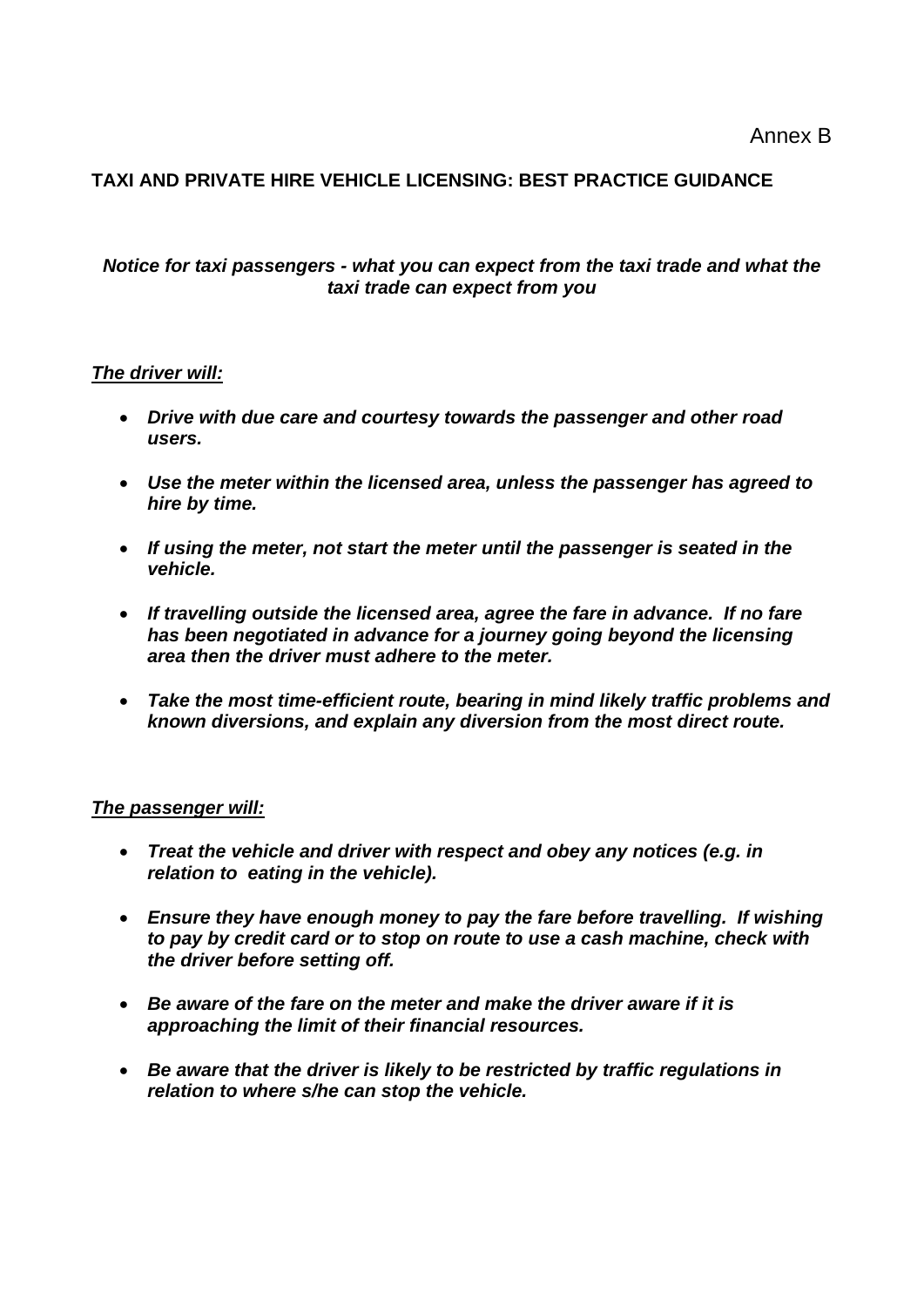#### *Notice for PHV passengers - what you can expect from the PHV trade and what the PHV trade can expect from you*

#### *The driver will:*

- *Ensure that the passenger has pre-booked and agrees the fare before setting off.*
- *Drive with due care and courtesy towards the passenger and other road users.*
- *Take the most time-efficient route, bearing in mind likely traffic problems and known diversions, and explain any diversion from the most direct route.*

#### *The passenger will:*

- *Treat the vehicle and driver with respect and obey any notices (eg. in relation to eating in the vehicle).*
- *Ensure they have enough money to pay the fare before travelling. If wishing to pay by credit card or to stop on route to use a cash machine, check with the driver before setting off.*
- *Be aware that the driver is likely to be restricted by traffic regulations in relation to where s/he can stop the vehicle.*